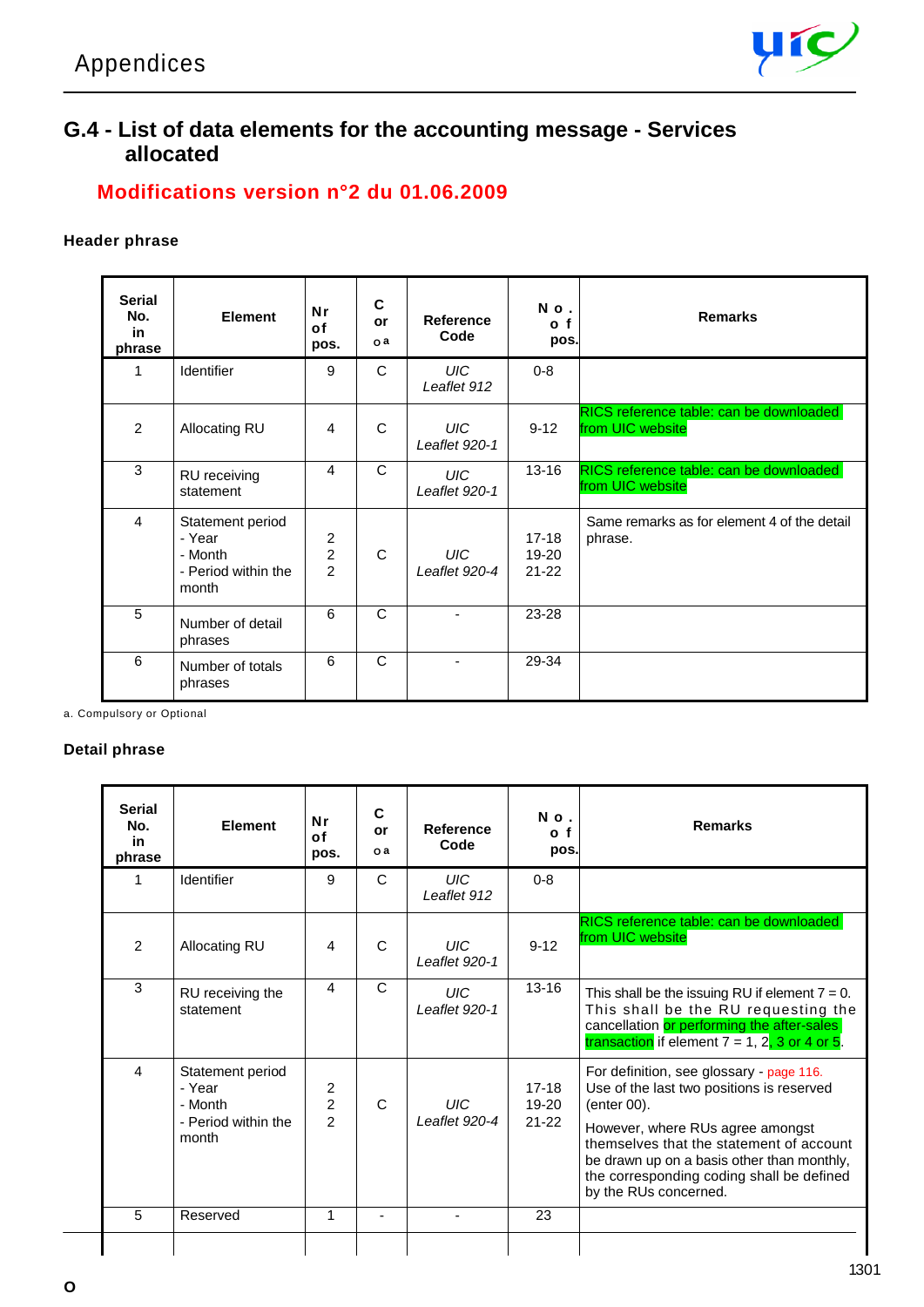

| <b>Serial</b><br>No.<br>in<br>phrase | <b>Element</b>                                                       | <b>Nr</b><br>οf<br>pos. | C<br>or<br>o a    | <b>Reference</b><br>Code                  | No.<br>o f<br>pos. | <b>Remarks</b>                                                                                                                                                                                                                                                                                                                                                                                                                                                                                                                                                                                                                        |
|--------------------------------------|----------------------------------------------------------------------|-------------------------|-------------------|-------------------------------------------|--------------------|---------------------------------------------------------------------------------------------------------------------------------------------------------------------------------------------------------------------------------------------------------------------------------------------------------------------------------------------------------------------------------------------------------------------------------------------------------------------------------------------------------------------------------------------------------------------------------------------------------------------------------------|
| 6                                    | Type of service                                                      | 2                       | C                 | UIC<br>Leaflet 301                        | $24 - 25$          | $01$ = section coupons<br>$02 =$ through tickets<br>$03 = \text{train}$ supplements<br>$04$ = ticket part of a combined service<br>$05$ = section coupons coupled with a<br>reservation<br>$06 = \text{couchettes}$<br>$07$ = through tickets coupled with a<br>reservation<br>20 = vehicle spaces (accompanied-car<br>train)<br>$40 =$ sleeping cars<br>$50$ = reservation of on-board amenities<br>(cabins, berths, etc.) for a sea-crossing<br>$60 =$ meals<br>NB:<br>Codes 01 and 02 are "open date"<br>services.<br>Code 20 may be used, if need be,<br>to bring "car+passenger" shares<br>for domestic traffic only to account. |
| $\overline{7}$                       | Type of<br>transaction                                               | 1                       | $\mathsf{C}$      | UIC<br>Leaflet 301                        | 26                 | $0 =$ without cancellation<br>$1 =$ phrase specific to cancellations<br>requested<br>2 = phrase specific to recovery of non-<br>refundable shares<br>$3$ = electronic refund of ticket<br>$4^*$ = ticket exchange (this concerns the<br>exchanged ticket)<br>$5^*$ = exchange or refund following a<br>strike                                                                                                                                                                                                                                                                                                                         |
| 8                                    | <b>Distribution</b><br>channel                                       | 1                       | C                 | UIC<br>I eaflet 301                       | 27                 | * This kind of information is optional<br>$1 =$ stations and equivalent offices<br>$2$ = travel agencies and equivalent offices<br>$=$ RU call center<br>$4^*$ = sales on board trains<br>$5^*$ = RU self-service ticket machines<br>$8^*$ = travel agent website<br>$9^*$ = RU website<br>* This kind of information is optional                                                                                                                                                                                                                                                                                                     |
| 9                                    | Travel<br>organization<br>code                                       | 5                       | $\mathsf{C}$      | <b>UIC</b><br>Leaflet 301                 | 28-32              | This element shall appear as and when it is<br>indicated by the issuing RU.                                                                                                                                                                                                                                                                                                                                                                                                                                                                                                                                                           |
| 10                                   | Requesting<br>terminal<br>RU to which it<br>belongs<br><b>Number</b> | 4<br>$\overline{7}$     | C                 | <b>UIC</b><br>Leaflet 9 18-1              | 33-36<br>$37 - 43$ | This element shall be given if the allocation<br>system receives the information from the<br>issuing RU.                                                                                                                                                                                                                                                                                                                                                                                                                                                                                                                              |
| 11                                   | Statement<br>currency<br>Currency period                             | 3<br>$\overline{c}$     | $\mathsf{C}$<br>C | <b>UIC</b><br>Leaflet 920-3<br><b>UIC</b> | 44-46<br>47-48     | - Currency given in international tariffs<br>- Code stipulated by BCC                                                                                                                                                                                                                                                                                                                                                                                                                                                                                                                                                                 |
| 12                                   |                                                                      | 3                       | C                 | Leaflet 311<br>UIC                        | 49-51              |                                                                                                                                                                                                                                                                                                                                                                                                                                                                                                                                                                                                                                       |
|                                      | Class or category                                                    |                         |                   | Leaflet 301                               |                    | $000$ = service with no separate classes<br>$001 = 1$ st class <sup>b</sup><br>$002 = 2nd$ class <sup>1</sup>                                                                                                                                                                                                                                                                                                                                                                                                                                                                                                                         |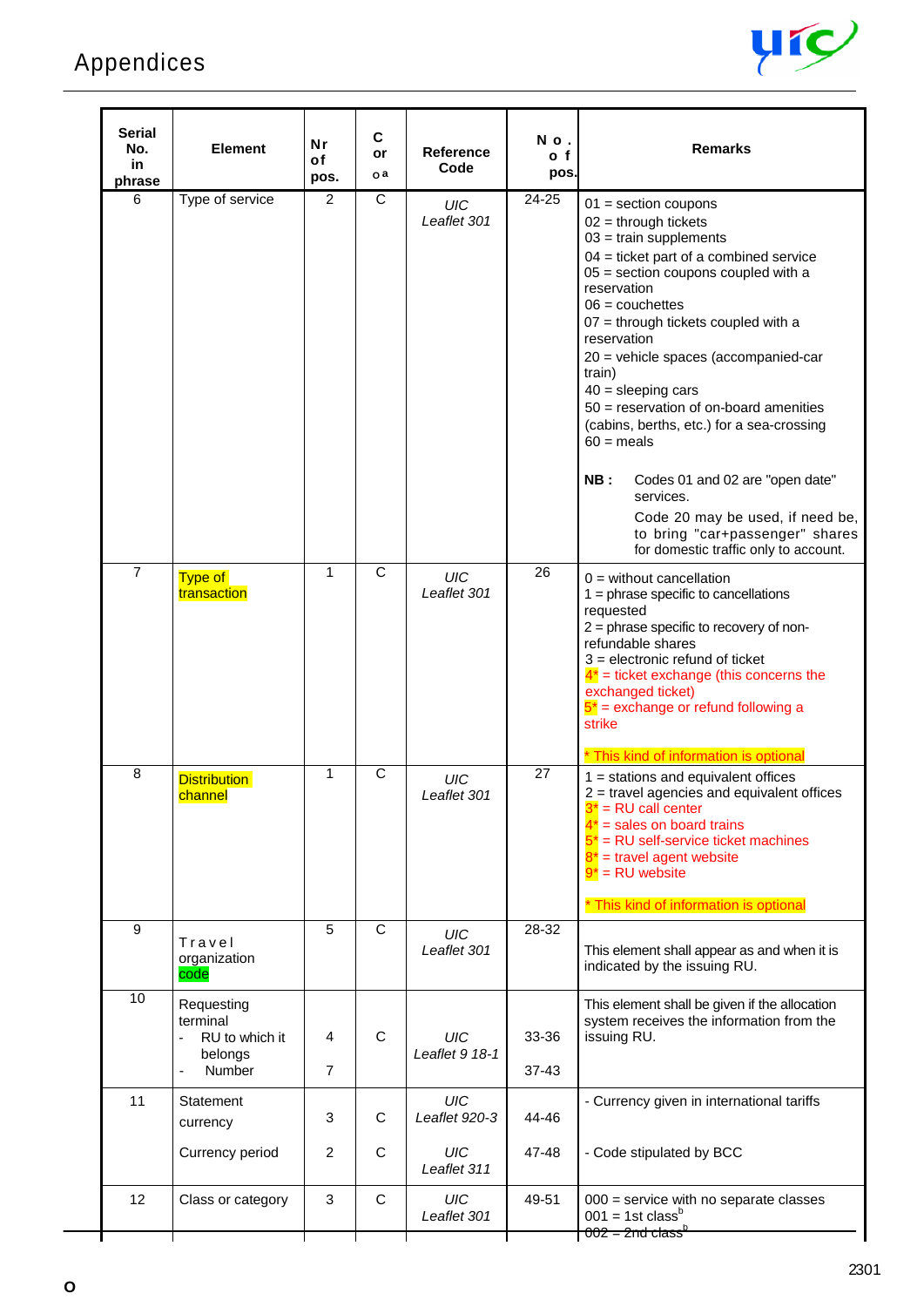|  |  |      | $003$ = rail 1st class/boat 2nd class <sup>b</sup><br>$004$ = rail 2nd class/boat 1st class <sup>b</sup><br>005 = rail 1st class/boat "preferential"<br>006 = rail 2nd class/boat "preferential" |
|--|--|------|--------------------------------------------------------------------------------------------------------------------------------------------------------------------------------------------------|
|  |  | NB : | codes 003 to 006 are only to be<br>used where a single phrase covers<br>both a rail journey and a sea<br>crossing.                                                                               |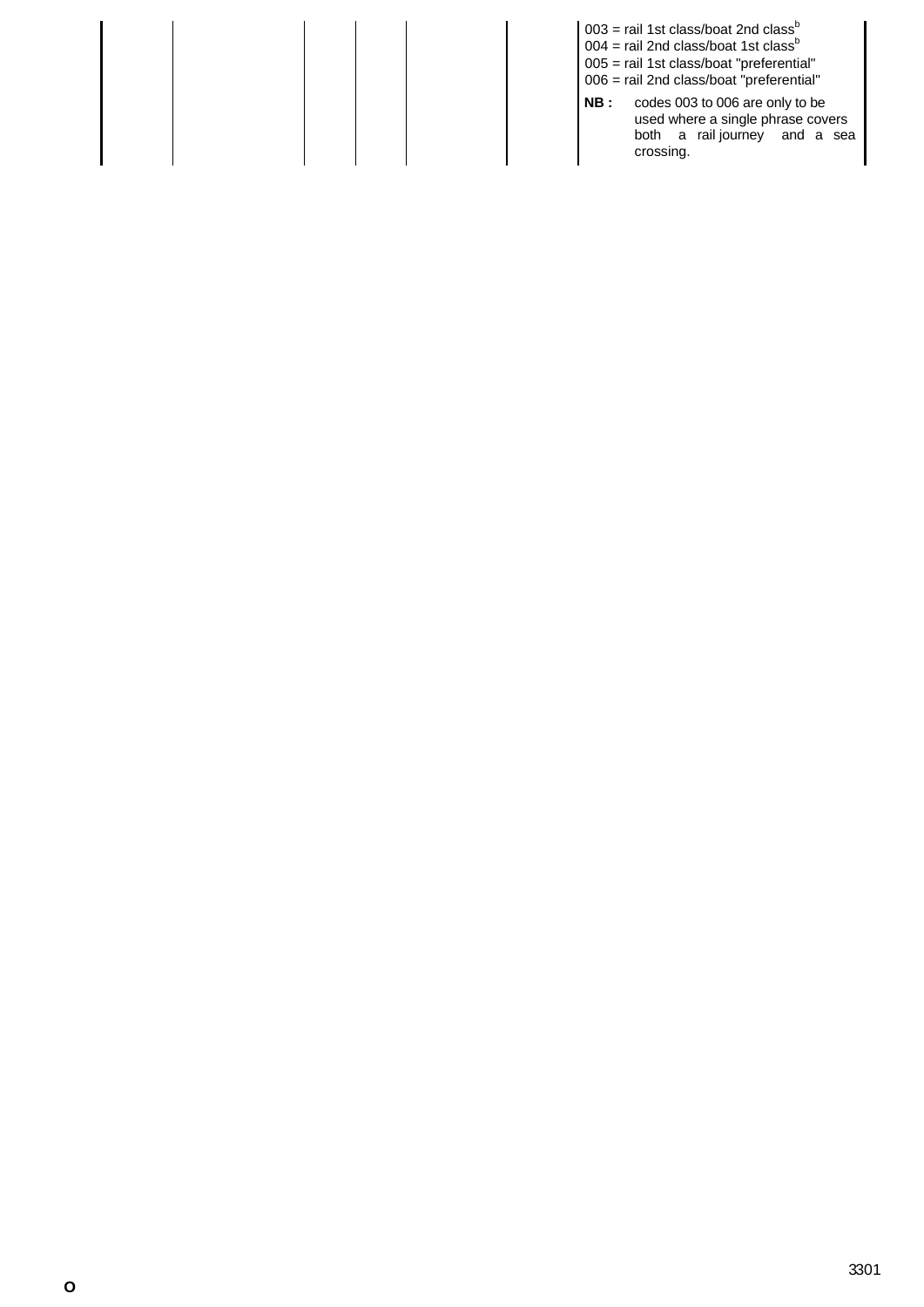# Appendices



| <b>Serial</b><br>No.<br>in<br>phrase | <b>Element</b>    | Nr<br>of<br>pos. | C<br>or<br>o a | Reference<br>Code  | No.<br>o f<br>pos. | <b>Remarks</b>                                                                                                                                                                                                                                                                                                                                                                                                                                                                                                                                                                                                                                                                                                                                                                                                                                                                                                                                                                                                                                                                                                                                                                                                                                                                                                                                                                                                                                                                                                                                                                                                                                                                 |
|--------------------------------------|-------------------|------------------|----------------|--------------------|--------------------|--------------------------------------------------------------------------------------------------------------------------------------------------------------------------------------------------------------------------------------------------------------------------------------------------------------------------------------------------------------------------------------------------------------------------------------------------------------------------------------------------------------------------------------------------------------------------------------------------------------------------------------------------------------------------------------------------------------------------------------------------------------------------------------------------------------------------------------------------------------------------------------------------------------------------------------------------------------------------------------------------------------------------------------------------------------------------------------------------------------------------------------------------------------------------------------------------------------------------------------------------------------------------------------------------------------------------------------------------------------------------------------------------------------------------------------------------------------------------------------------------------------------------------------------------------------------------------------------------------------------------------------------------------------------------------|
| 12                                   | Class or category | $\mathbf{3}$     | C              | UIC<br>Leaflet 301 | 49-51              | $007$ = couchettes 1st class<br>$008$ = couchettes 2nd class<br>$009$ = change to higher class<br>$010 =$ in reserve<br>$011 = "single" sleeper$<br>$012 = "special" sleeper$<br>$013$ = "double" sleeper<br>$014 =$ "tourist T2" sleeper<br>$015 =$ "tourist T3" sleeper<br>016 = "tourist T4" sleeper<br>017 = single "Gran Class" compartment with<br>shower + WC<br>018 = double "Gran Class" compartment<br>with shower + WC<br>019 = in reserve sleeper "T3 de luxe"<br>compartiment with shower and WC<br>021 to $061 =$ in reserve<br>$062 = 1st$ class reclining seat<br>$063$ = 2nd class reclining seat<br>$064 = 1st$ class special cabin<br>$065 = 1$ st class deluxe cabin<br>$066 = 1$ st class 1-berth cabin<br>$067$ = 2nd class 1-berth cabin<br>$068 = 1$ st class 2-berth cabin<br>$069 = 2nd$ class 2-berth cabin<br>$070 = 1$ st class 3-berth cabin<br>$071$ = 2nd class 3-berth cabin<br>$072 = 1$ st class 4-berth cabin<br>$073$ = 2nd class 4-berth cabin<br>$074 = 1st$ class 6-berth cabin<br>$075 = 2$ nd class 6-berth cabin<br>$076$ = executive compartment<br>$077$ = video compartment<br>$078 = 4$ -berth couchette compartment<br>079 = "bicycle" compartment<br>$080 =$ "sleeping-car with shower"<br>compartment<br>$081$ = breakfast<br>$082 =$ lunch<br>$083 =$ dinner<br>084 = "panoramic seats" compartment<br>085 = EURAFFAIRES compartment<br>$086$ = reclining seats<br>$087 =$ CLUB compartment<br>088 = PREFERENTE compartment<br>089 = TURISTA compartment<br>$090 =$ bicycles only<br>101 to $120 = \text{codes}$ set aside for charter<br>agreements to identify the type of coach if<br>element 30 is coded 33000 to 33900 |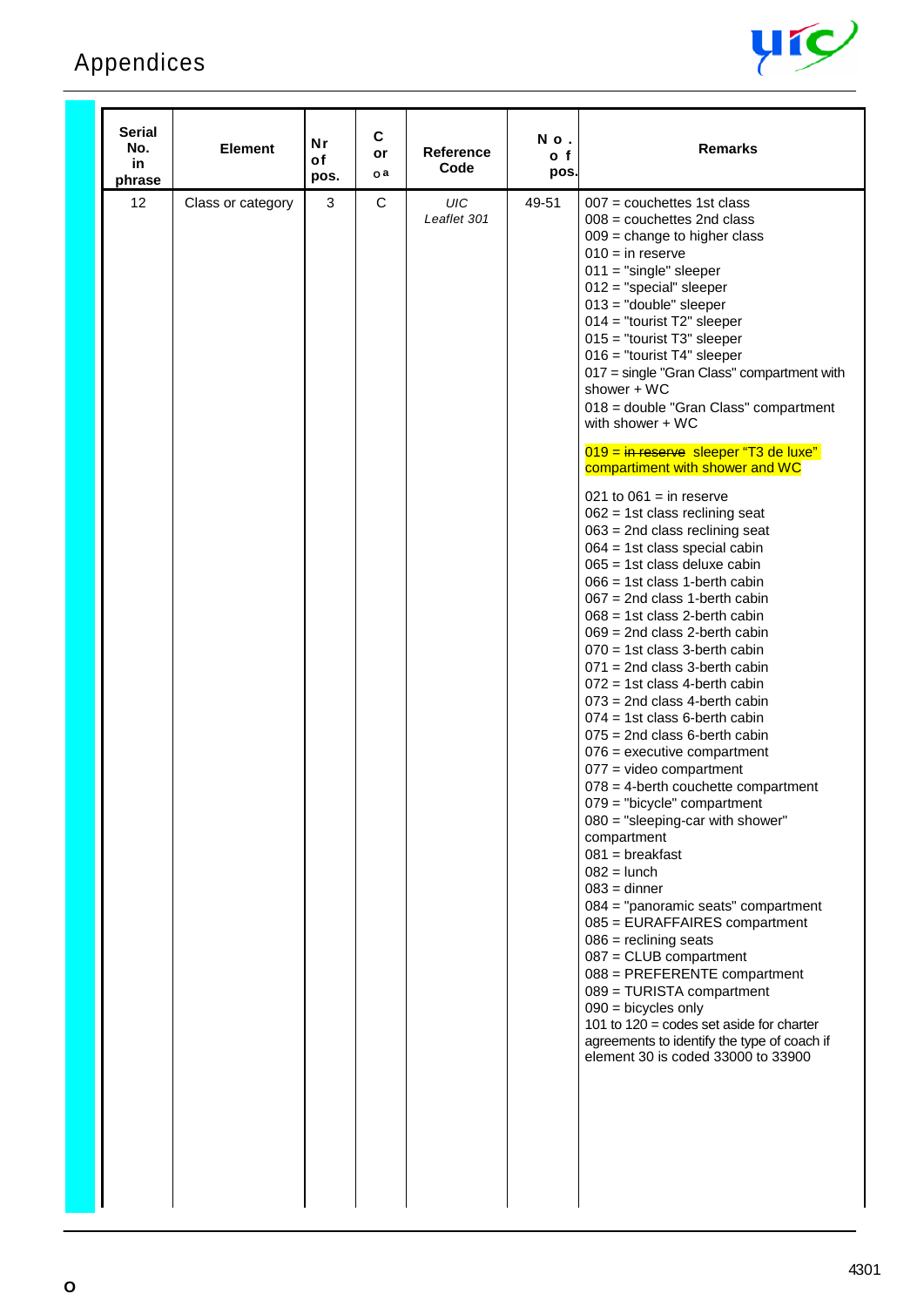

| <b>Serial</b><br>No.<br>in<br>phrase | Element                                      | <b>Nr</b><br>of<br>pos. | C<br>or<br>οa    | <b>Reference</b><br>Code                                   | No.<br>o f<br>pos. | <b>Remarks</b>                                                                                                                                                                                                                                                                                       |
|--------------------------------------|----------------------------------------------|-------------------------|------------------|------------------------------------------------------------|--------------------|------------------------------------------------------------------------------------------------------------------------------------------------------------------------------------------------------------------------------------------------------------------------------------------------------|
| 13                                   | Unit price                                   | 8                       | C                |                                                            | 52-59              | Six positions preceding and two following<br>the decimal point                                                                                                                                                                                                                                       |
| 14                                   | Train number                                 | 5                       | $\mathsf{C}$     | <b>UIC</b><br>Leaflet 918-1                                | 60-64              | 00000 is entered when element 6 of the<br>detail phrase is coded 01, 02, 04 or 50 (as<br>an exception, ATOC indicates the departure<br>time of the train from the station where the<br>passenger boards the train). The train<br>number is as shown on the ticket issued to<br>the passenger.        |
| 15                                   | Coach number                                 | 3                       | $\mathsf{C}$     | <b>UIC</b><br>Leaflet 9 18-1                               | 65-67              | This element is given when element 6 of the<br>detail phrase is coded 06 or 40 (as an<br>exception, ATOC identifies its coaches<br>using alphabetical letters).                                                                                                                                      |
| 16                                   | Day of travel                                | 6                       | $\mathsf{C}$     | UIC<br>I eaflet 920-4                                      | 68-73              | This element does not appear when<br>element 6 of the detail phrase is coded 01<br>or 02. The day of travel is the departure date<br>of the coach at the start of its journey.                                                                                                                       |
| 17                                   | Departure location<br>- RU                   | 4                       | C                | <b>UIC</b><br>Leaflet 920-1                                | 74-77              |                                                                                                                                                                                                                                                                                                      |
|                                      | - Station                                    | 5                       | C                | <b>UIC</b><br>Leaflet 920-2                                | 78-82              |                                                                                                                                                                                                                                                                                                      |
| 18                                   | In reserve                                   | $\mathbf{1}$            |                  |                                                            | 83                 |                                                                                                                                                                                                                                                                                                      |
| 19                                   | Destination<br>location<br>- RU<br>- Station | 4<br>5                  | $\mathsf C$<br>C | <b>UIC</b><br>Leaflet 920-1<br><b>UIC</b><br>Leaflet 920-2 | 84-87<br>88-92     |                                                                                                                                                                                                                                                                                                      |
| 20                                   | In reserve                                   | $\mathbf{1}$            |                  |                                                            | 93                 |                                                                                                                                                                                                                                                                                                      |
| 21                                   | Reference<br>number                          | 14                      | C                | UIC<br>Leaflet 9 18-1                                      | 94-107             | This element is obligatory, including where<br>statements are drawn up for tickets only<br>(element 6 coded: 01, 02, 05 or 07).                                                                                                                                                                      |
| 22                                   | Dialogue number                              | $\sqrt{5}$              | C                | <b>UIC</b><br>Leaflet 9 18-1                               | 108-112            | This element is obligatory, including where<br>statements are drawn up for tickets only<br>(element 6 coded: 01, 02, 05 or 07).                                                                                                                                                                      |
| 23                                   | Issue date                                   | 6                       | C                | UIC<br>Leaflet 920-4                                       | 113-118            |                                                                                                                                                                                                                                                                                                      |
| 24                                   | Number of<br>services                        | 5                       | $\overline{C}$   |                                                            | 119-1 23           | In the event of more than one service-<br>provider (see point G.3.1 .1.1 - page 72).                                                                                                                                                                                                                 |
| 25                                   | Adjustment                                   | 1                       | C                | UIC<br>Leaflet 301                                         | 124                | $0 =$ entry in normal order<br>$1 = \text{contra-entry}$<br>Code 1 is only used if the RU makes<br>accounting adjustments in its computer<br>system. In which case, the amounts<br>initially credited are debited in element 26,<br>and the amounts initially debited are<br>credited in element 27. |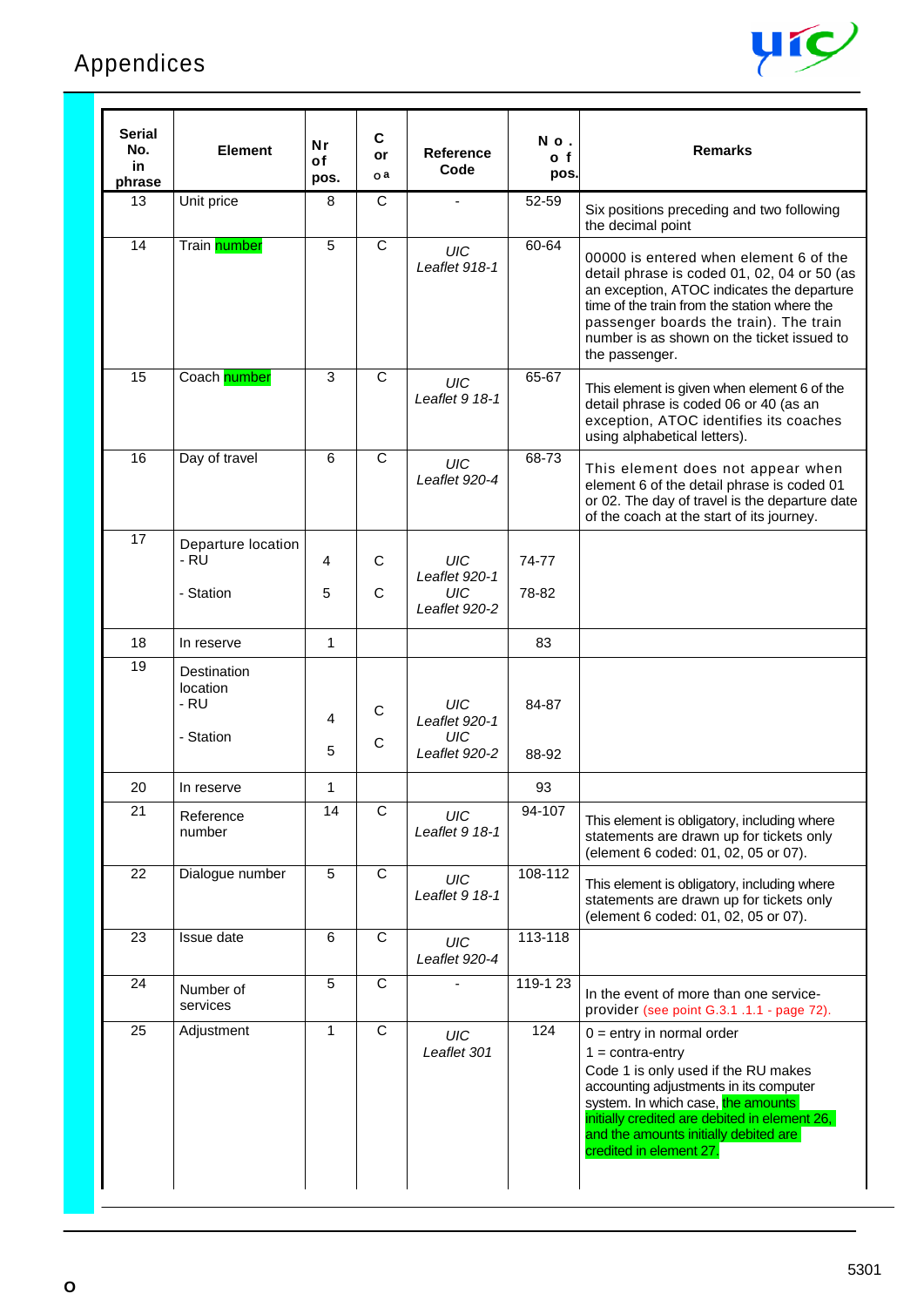| <b>Serial</b><br>No.<br>in.<br>phrase | <b>Element</b>                    | <b>Nr</b><br>of<br>pos. | C<br>or<br>o a | <b>Reference</b><br>Code    | No.<br>o f<br>pos. | <b>Remarks</b>                                                                                                                                                                                                                                                                                                                                                  |
|---------------------------------------|-----------------------------------|-------------------------|----------------|-----------------------------|--------------------|-----------------------------------------------------------------------------------------------------------------------------------------------------------------------------------------------------------------------------------------------------------------------------------------------------------------------------------------------------------------|
| 26                                    | Gross amount to<br>be debited     | 10                      | C              |                             | 125-134            | Eight positions preceding and two following<br>the decimal point.                                                                                                                                                                                                                                                                                               |
|                                       |                                   |                         |                |                             |                    | The amount shall be equal to the product of<br>elements 13 and 24 of the detail phrase. It<br>shall be entered in this position when<br>element 7 of the detail phrase is coded 0<br>or 2. In the event of more than one<br>service provider (see point G.3.1 .1.1 -<br>page 72).                                                                               |
| $\overline{27}$                       | Gross amount to<br>be credited    | 10                      | $\mathsf{C}$   |                             | 135-144            | Eight positions preceding and two following<br>the decimal point.<br>The amount shall be equal to the product of<br>elements 13 and 24 of the detail phrase. It<br>shall be entered in this position when<br>element 7 of the detail phrase is coded 1 or<br>3 or 4 or 5.<br>In the even of more than one service<br>provider (see point G.3.1 .1.1 - page 72). |
| 28                                    | Service-providing<br><b>RU</b>    | 4                       | C              | <b>UIC</b><br>Leaflet 920-1 | 145-148            | In the event of more than one service<br>provider (see point G.3.1 .1.1).                                                                                                                                                                                                                                                                                       |
| 29                                    | Recovery state                    | $\overline{2}$          | $\mathsf{C}$   |                             | 149-150            | This element is used if element 7 of the<br>detail phrase is coded 2 or 3.<br>It is not used when the non-refundable<br>share is calculated on a fixed basis.                                                                                                                                                                                                   |
| 30                                    | <b>Tariff code</b>                | 5                       | $\overline{C}$ | <b>UIC</b><br>Leaflet 301   | 151-155            | This element is used in all cases<br>(see Appendix C - page 41).                                                                                                                                                                                                                                                                                                |
| 31                                    | Type of journey                   | $\mathbf{1}$            | C              | UIC<br>Leaflet 301          | 156                | This element is used if element 6 of the<br>detail phrase is coded: 01, 02, 04, 05 or 07.                                                                                                                                                                                                                                                                       |
| 32                                    | Primary route<br>code 1st section | 9                       | C              | <b>UIC</b><br>Leaflet 920-9 | 157-165            | This element is used if element 6 is coded:<br>01, 02, or 04.<br>For codes 05 and 07, this element shall be<br>given when it is used by the allocating RU<br>for charging purposes.                                                                                                                                                                             |
| 33                                    | Passenger<br>category             | $\overline{2}$          | $\overline{C}$ | <b>UIC</b><br>Leaflet 301   | 166-167            | This element is used if element 6 of the<br>detail phrase is coded: 01, 02, 04, 05 or 07.                                                                                                                                                                                                                                                                       |
| 34                                    | Amount/unit share                 | 8                       | $\overline{C}$ | ÷                           | 168-175            | Six positions preceding and two following<br>the decimal point.<br>This shall be the amount or unit share<br>owing to the RU indicated as element 28 in<br>the same group of elements 28 to 40.                                                                                                                                                                 |
| 35                                    | Gross amount to<br>be debited     | 10                      | C              | $\blacksquare$              | 176-185            | Eight positions preceding and two following<br>the decimal point.<br>This shall be the product of elements 34 and<br>24 of the detail phrase. It shall be entered at<br>this position if element 7 of the detail phrase<br>is coded 1 or 3 or 4 or 5.                                                                                                           |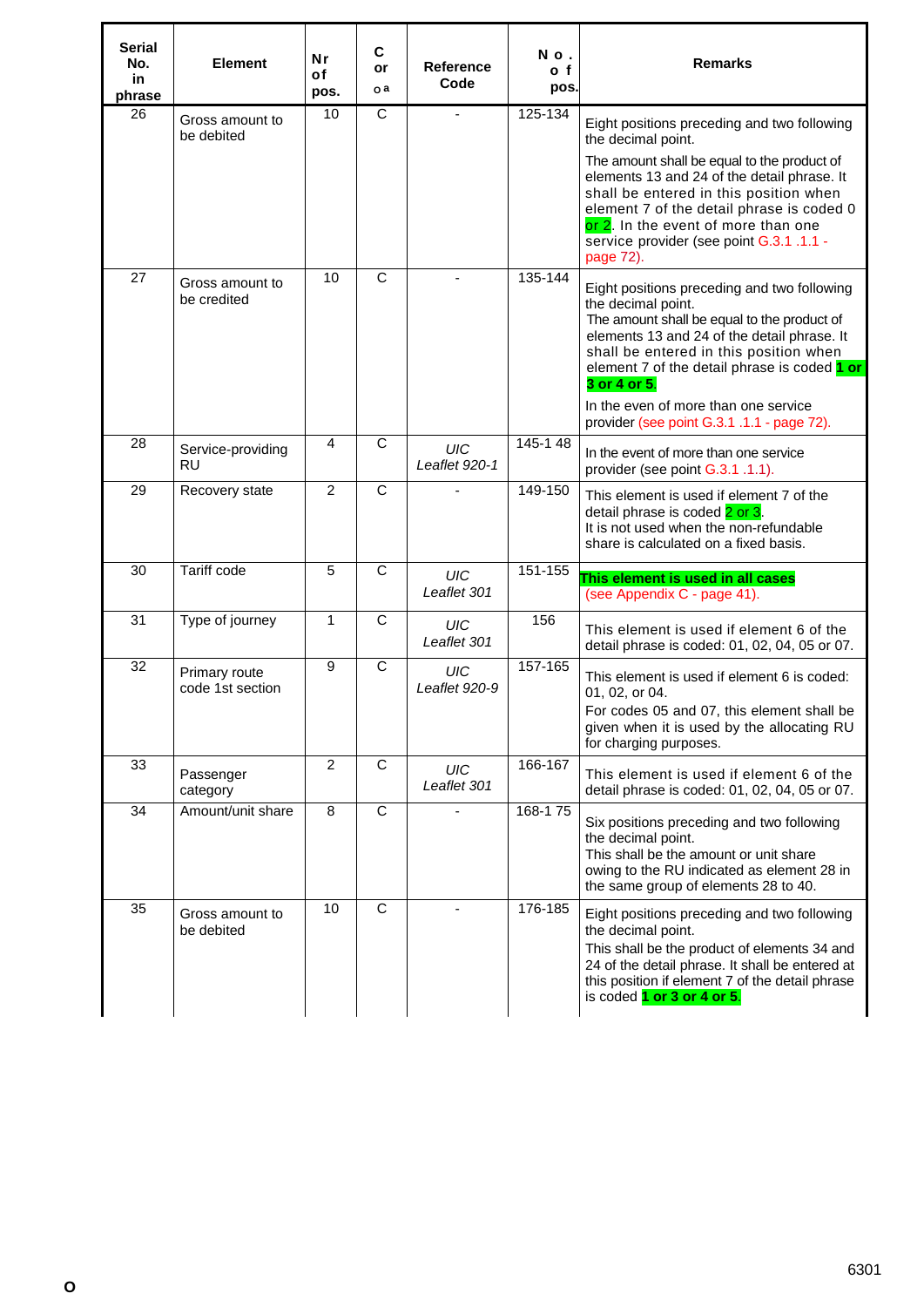## Appendices



| <b>Serial</b><br>No.<br>in<br>phrase | Element                                                                            | <b>Nr</b><br>of<br>pos. | C<br>or<br>o a | <b>Reference</b><br>Code | No.<br>o f<br>pos. | <b>Remarks</b>                                                                                                                                                                                                                                                                                 |
|--------------------------------------|------------------------------------------------------------------------------------|-------------------------|----------------|--------------------------|--------------------|------------------------------------------------------------------------------------------------------------------------------------------------------------------------------------------------------------------------------------------------------------------------------------------------|
| 36                                   | Gross amount to<br>be credited                                                     | 10                      | C              |                          | 186-195            | Eight positions preceding and two following<br>the decimal point.<br>This shall be the product of elements 34 and<br>24 of the detail phrase. It shall be entered at<br>this position if element 7 of the detail phrase<br>is coded 0 or 2.                                                    |
| 37                                   | Percentage<br>commission rate<br>of service-<br>providing RU                       | 4                       | C              | UIC<br>Leaflet 130       | 196-199            | Two positions preceding and two following<br>the decimal point.<br>This shall be the rate of commission granted<br>by the RU indicated as element 28 in the<br>same group of elements 28 to 40. This<br>element shall not be indicated when<br>commission is calculated on a fixed basis.      |
| 38                                   | Amount of<br>commission to be<br>debited to the<br>service-providing<br><b>RU</b>  | 10                      | $\mathsf{C}$   |                          | 200-209            | Eight positions preceding and two following<br>the decimal point.<br>When this amount is obtained by applying a<br>commission rate, it should be determined<br>on the basis of element 36. The rules to be<br>applied for rounding figures off are those<br>specified in Appendix D - page 63. |
| 39                                   | Amount of<br>commission to be<br>credited to the<br>service-providing<br><b>RU</b> | 10                      | $\overline{C}$ |                          | 210-219            | Eight positions preceding and two following<br>the decimal point.<br>When this amount is obtained by applying a<br>commission rate, it should be determined<br>on the basis of element 35. The rules to be<br>applied for rounding figures off are those<br>specified in Appendix D.           |
| 40                                   |                                                                                    | 9<br>5                  | F.<br>F        | Norme ISO<br>$3166 - 1$  | 220-228<br>220-224 | Country code *                                                                                                                                                                                                                                                                                 |
|                                      | <b>Country code</b><br><b>Train category</b>                                       | $\overline{\mathbf{4}}$ | F              |                          | 225-228            | Example: "000GB"<br>Train category code *<br>Example: "0041"<br>* This kind of information is optional                                                                                                                                                                                         |

a.Compulsory or Optional

b.1st class = 1st class boat = boat tourist  $A =$  boat "de luxe" class 2nd  $class = 2nd$  class boat = boat tourist  $B = boat$  "economic" class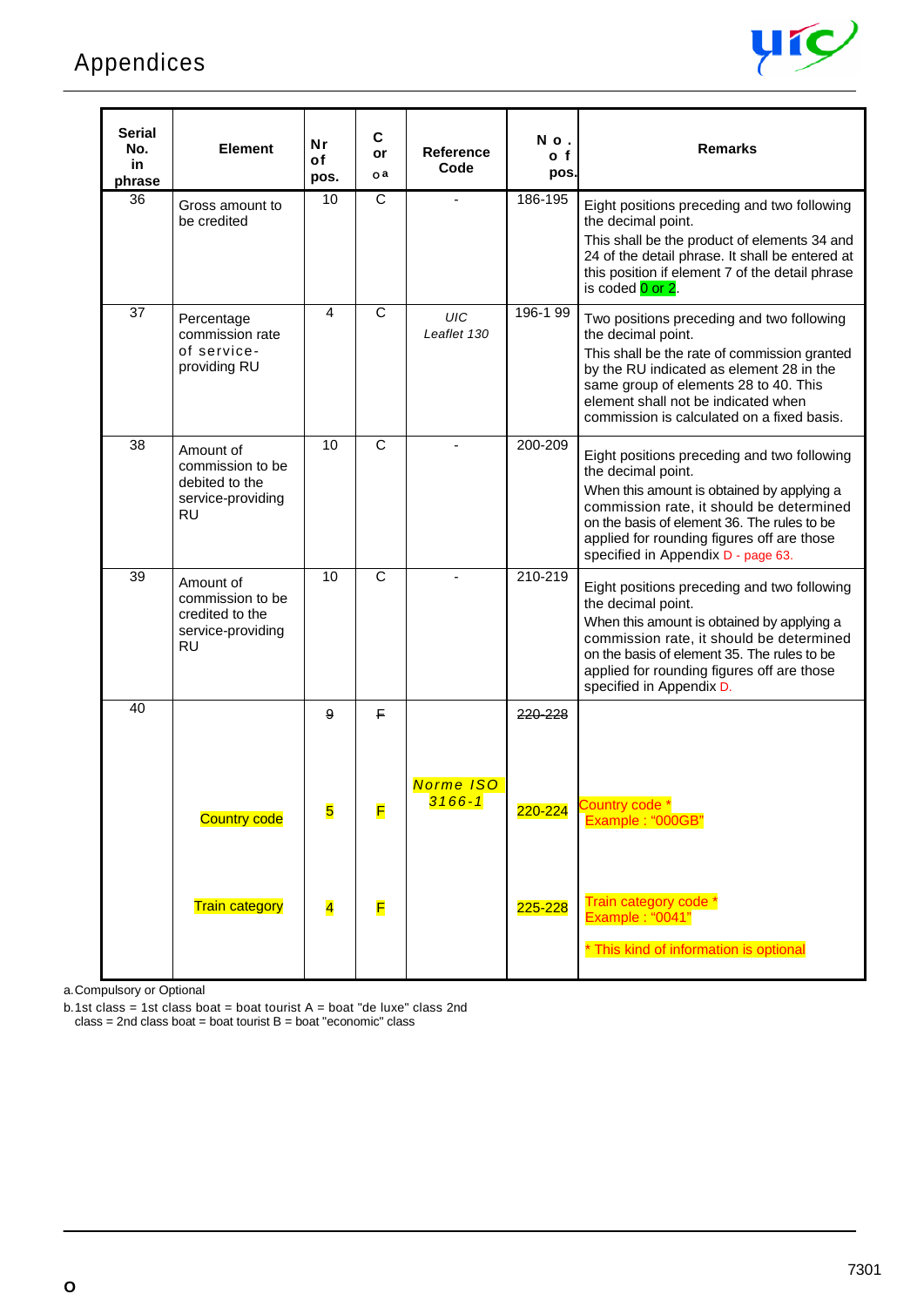

#### **Detail phrase**

| Serial<br>No.<br>in<br>phrase | <b>Element</b>                                                        | <b>Nr</b><br>of<br>pos.  | C<br>or<br>o a | <b>Reference</b><br>Code            | No.<br>o f<br>pos.              | <b>Remarks</b>                                                                                                        |
|-------------------------------|-----------------------------------------------------------------------|--------------------------|----------------|-------------------------------------|---------------------------------|-----------------------------------------------------------------------------------------------------------------------|
| 1                             | Identifier                                                            | 9                        | C              | UIC<br>Leaflet 912                  | $0 - 8$                         |                                                                                                                       |
| $\overline{2}$                | Allocating RU                                                         | $\overline{4}$           | $\mathsf{C}$   | UIC<br>Leaflet 920-1                | $9 - 12$                        | RICS reference table: can be downloaded<br>from UIC website                                                           |
| 3                             | RU receiving<br>statement                                             | 4                        | C              | <b>UIC</b><br>Leaflet 920-1         | $13 - 16$                       | RICS reference table: can be downloaded<br>from UIC website                                                           |
| 4                             | Statement period<br>- Year<br>- Month<br>- Period within the<br>month | 2<br>$\overline{c}$<br>2 | $\mathsf{C}$   | UIC<br>Leaflet 920-4                | $17 - 18$<br>19-20<br>$21 - 22$ | Same remarks as for element 4 of the detail<br>phrase.                                                                |
| $\sqrt{5}$                    | In reserve                                                            | 1                        | $\blacksquare$ | $\blacksquare$                      | 23                              |                                                                                                                       |
| 6                             | Statement                                                             | 3                        | $\mathsf{C}$   | <b>UIC</b>                          | 24-26                           | Same remarks as for element 11 of the                                                                                 |
|                               | currency<br>Currency period                                           | 2                        | C              | Leaflet 920-3<br>UIC<br>Leaflet 311 | $27 - 28$                       | detail phrase.                                                                                                        |
| $\overline{7}$                | Gross debit                                                           | $\overline{12}$          | $\mathsf{C}$   |                                     | $29 - 40$                       | Ten positions preceding and two following<br>the decimal point.<br>Total of the elements 36 in the detail<br>phrase.  |
| 8                             | Gross credit                                                          | 12                       | $\mathsf{C}$   | ÷                                   | 41-52                           | Ten positions preceding and two following<br>the decimal point.<br>Total of the elements 35 in the detail<br>phrase.  |
| 9                             | Amount of<br>commission to be<br>debited                              | 11                       | $\overline{C}$ | $\blacksquare$                      | 53-63                           | Nine positions preceding and two following<br>the decimal point.<br>Total of the elements 39 in the detail<br>phrase. |
| 10                            | Amount of<br>commission to be<br>credited                             | 11                       | $\overline{C}$ |                                     | 64-74                           | Nine positions preceding and two following<br>the decimal point.<br>Total of the elements 38 in the detail<br>phrase. |
| 11                            | Debit/credit<br>balance                                               | 1                        | C              |                                     | 75                              | Code 1 indicates that the amount is a debit<br>and code 2 that it is a credit for the RU<br>receiving the statement.  |
| 12                            | Net balance                                                           | 12                       | $\mathsf{C}$   | $\blacksquare$                      | 76-87                           | Ten positions preceding and two following<br>the decimal point.<br>Algebraic Ó of elements 7, 8, 9 and 10.            |

a. Compulsory or Optional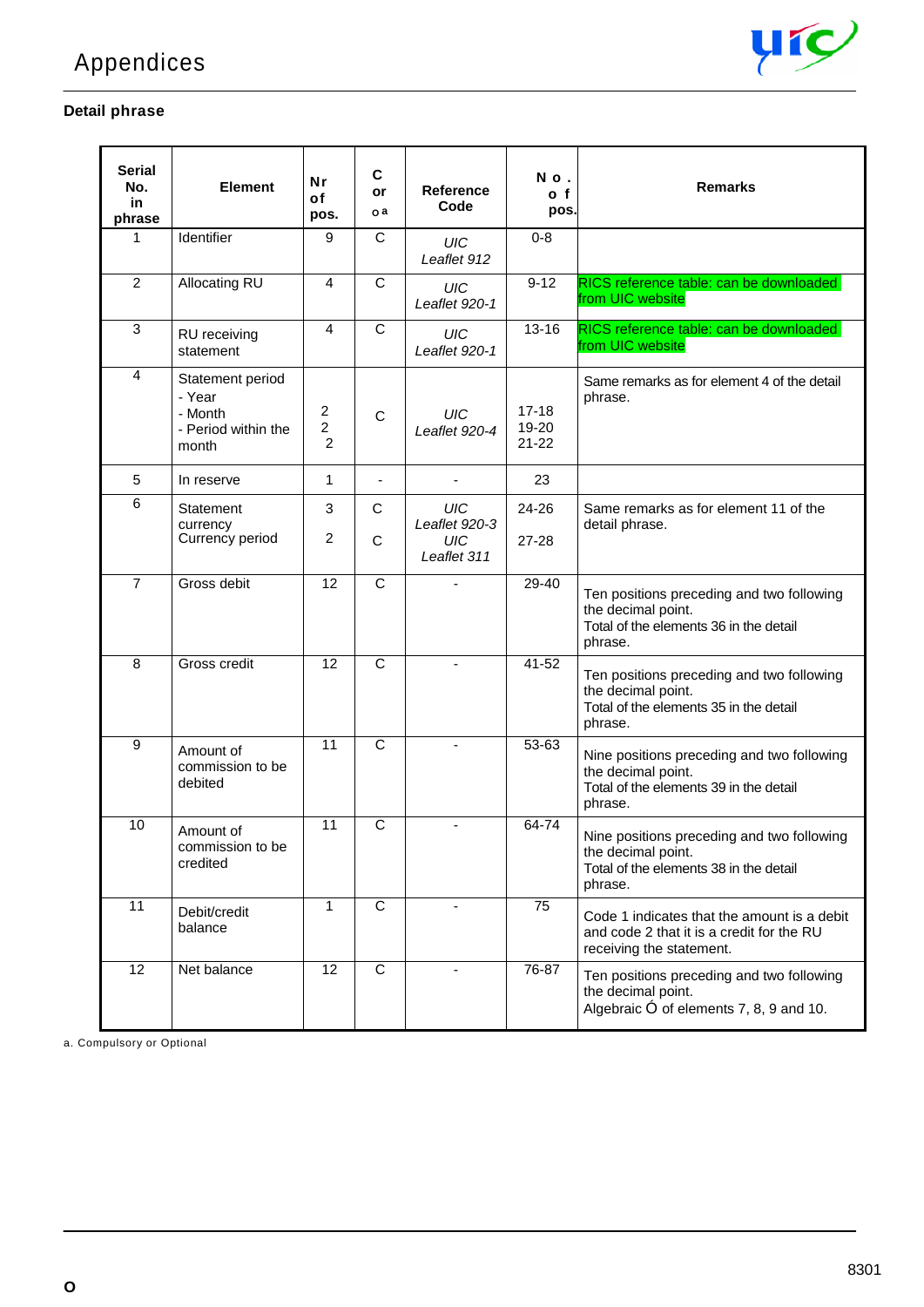

## **G.5 - List of data elements for the accounting message - Shares apportioned**

#### **Header phrase**

| <b>Serial</b><br>No.<br>in<br>phrase | <b>Element</b>                                                        | Nr<br>of<br>pos.                               | C<br>or<br>o a | Reference<br>Code           | No.<br>o f<br>pos.            | <b>Remarks</b>                                                                        |
|--------------------------------------|-----------------------------------------------------------------------|------------------------------------------------|----------------|-----------------------------|-------------------------------|---------------------------------------------------------------------------------------|
| 1                                    | Identifier                                                            | 9                                              | C              | UIC-<br>Leaflet 912         | $0 - 8$                       |                                                                                       |
| 2                                    | RU compiling the<br>statement                                         | 4                                              | C              | UIC-<br>Leaflet 920-1       | $9 - 12$                      | See point 1.2 - page2.<br>RICS reference table: can be downloaded<br>from UIC website |
| 3                                    | RU receiving<br>statement                                             | 4                                              | $\mathsf{C}$   | UIC-<br>Leaflet 920-1       | $13 - 16$                     | RICS reference table: can be downloaded<br>from UIC website                           |
| 4                                    | Statement period<br>- Year<br>- Month<br>- Period within the<br>month | 2<br>$\overline{\mathbf{c}}$<br>$\overline{2}$ | C              | <b>UIC</b><br>Leaflet 920-4 | $17-18$<br>19-20<br>$21 - 22$ | Same remarks as for element 4 of the detail<br>phrase.                                |
| 5                                    | Number of detail<br>phrases                                           | 6                                              | C              |                             | 23-28                         |                                                                                       |
| 6                                    | Number of totals<br>phrases                                           | 6                                              | $\mathsf{C}$   |                             | 29-34                         |                                                                                       |

a. Compulsory or Optional

#### **Detail phrase**

| <b>Serial</b><br>No.<br>in<br>phrase | <b>Element</b>                | Nr of<br>pos.  | $\mathbf c$<br>oa | Reference<br>Code           | No.<br>pos. | <b>Remarks</b>                                                                |
|--------------------------------------|-------------------------------|----------------|-------------------|-----------------------------|-------------|-------------------------------------------------------------------------------|
| 1                                    | Identifier                    | $\overline{9}$ | $\overline{C}$    | UIC<br>Leaflet 912          | $0 - 8$     |                                                                               |
| $\overline{2}$                       | RU compiling the<br>statement | $\overline{4}$ | $\overline{C}$    | <b>UIC</b><br>Leaflet 920-1 | $9-12$      | See point 1.2.<br>RICS reference table: can be downloaded<br>from UIC website |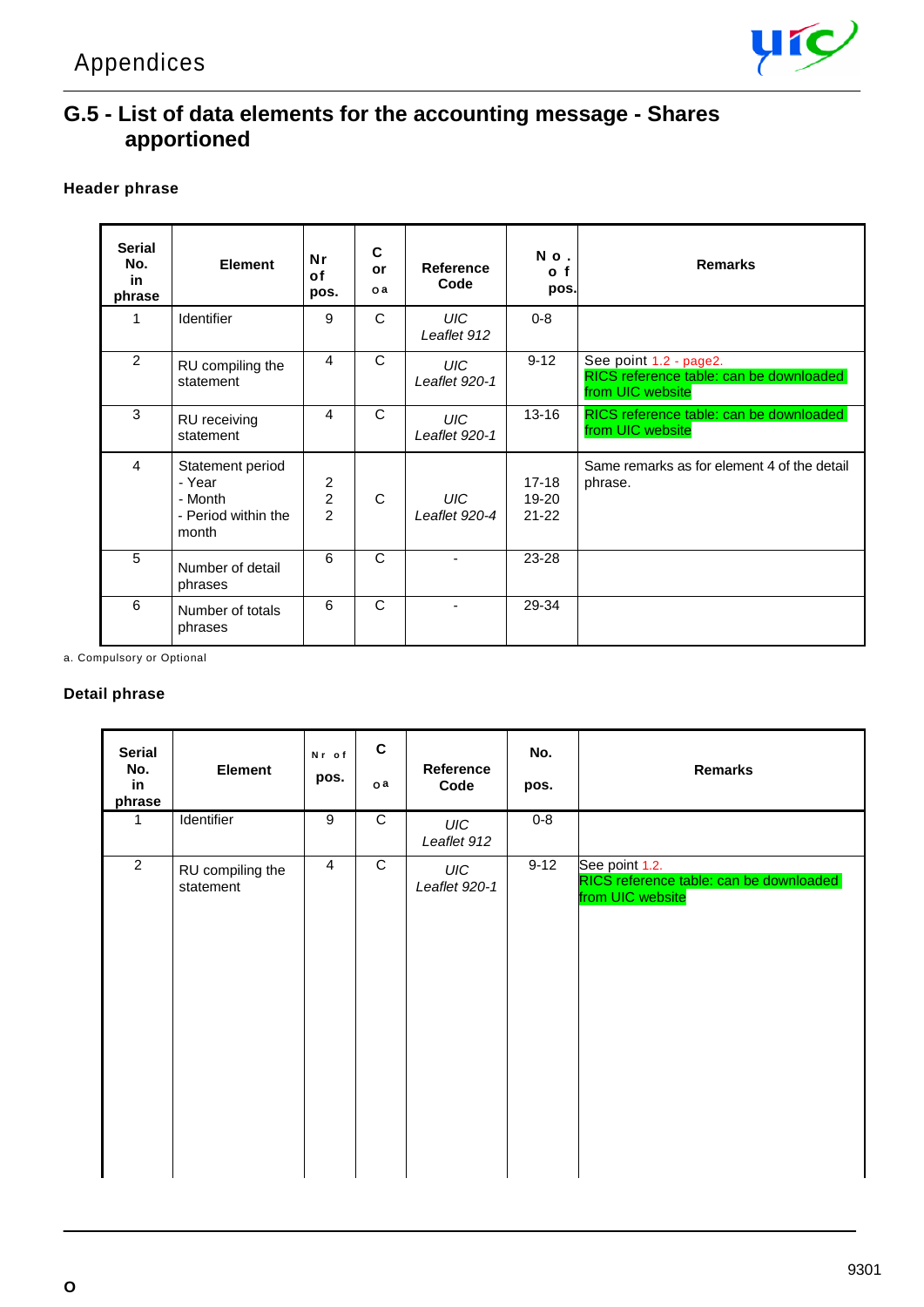

| Serial<br>No.<br>in<br>phrase | <b>Element</b>                                                         | Nr<br>οf<br>pos.         | C<br>or<br>o a | Reference<br>Code         | No.<br>o f<br>pos.              | <b>Remarks</b>                                                                                                                                                                                                                                                                                                                                                                                                                                                                                                                                                                                                                                                                                                                                                                                                                                                                                                                                                                                                                                                                                    |
|-------------------------------|------------------------------------------------------------------------|--------------------------|----------------|---------------------------|---------------------------------|---------------------------------------------------------------------------------------------------------------------------------------------------------------------------------------------------------------------------------------------------------------------------------------------------------------------------------------------------------------------------------------------------------------------------------------------------------------------------------------------------------------------------------------------------------------------------------------------------------------------------------------------------------------------------------------------------------------------------------------------------------------------------------------------------------------------------------------------------------------------------------------------------------------------------------------------------------------------------------------------------------------------------------------------------------------------------------------------------|
| 3                             | RU receiving the<br>statement                                          | 4                        | C              | UIC<br>Leaflet 920-1      | $13 - 16$                       | This is the service-providing RU.<br>If in exceptional cases, the RU which<br>compiles the statement sub-apportions the<br>shares, the railway undertakings paid by it<br>are to be identified using a fictitious code.<br>When the price of a journey section by a<br>single RU is obtained by adding two or more<br>amounts expressed in different currencies,<br>irrespective of whether there is a single<br>primary route code or several, as many<br>detail phrases should be produced as there<br>are different currencies. To that end,<br>fictitious RU codes are used; thus the<br>phrases would have the same<br>characteristics except for the following<br>elements: RU receiving the statement,<br>statement currency and unit share and the<br>first two positions of the primary route<br>code(s) and possibly the tariff codes for the<br>transport documents and the passenger<br>category. The RUs involved should agree<br>together on the fictitious RU code and<br>presentation of the statements. The RICS<br>reference table can be downloaded from<br><b>UIC</b> website |
| $\overline{4}$                | Statement period:<br>- Year<br>- Month<br>- Period within the<br>month | 2<br>$\overline{c}$<br>2 | C              | UIC<br>Leaflet 920-4      | $17 - 18$<br>19-20<br>$21 - 22$ | See glossary - page 116 for definition.<br>Use of the last two positions is reserved (en-<br>ter 00).<br>However, where RUs agree amongst them-<br>selves that the statement of account be<br>drawn up on a basis other than monthly, the<br>corresponding coding shall be defined by<br>the RUs concerned.                                                                                                                                                                                                                                                                                                                                                                                                                                                                                                                                                                                                                                                                                                                                                                                       |
| 5                             | In reserve                                                             | 1                        |                |                           | 23                              |                                                                                                                                                                                                                                                                                                                                                                                                                                                                                                                                                                                                                                                                                                                                                                                                                                                                                                                                                                                                                                                                                                   |
| 6                             | Type of service                                                        | $\overline{c}$           | C              | <b>UIC</b><br>Leaflet 301 | 24-25                           | $01$ = section coupons in accordance with<br>Volumes II/III of the TCV,<br>limited to two<br>serial numbers. Confirmed prices<br>$02 =$ through tickets<br>$08$ = section coupons in accordance with<br>Volumes II/III of the TCV,<br>limited to two<br>serial numbers. Unconfirmed prices<br>NB:<br>codes 01, 02 and 08 are "open"<br>date".<br>$03 = \text{train}$ supplements<br>$04$ = ticket part of a combined service<br>$05$ = sectional coupons coupled with a<br>reservation<br>$06 = \text{couchettes}$<br>07 = through tickets coupled with a<br>reservation                                                                                                                                                                                                                                                                                                                                                                                                                                                                                                                          |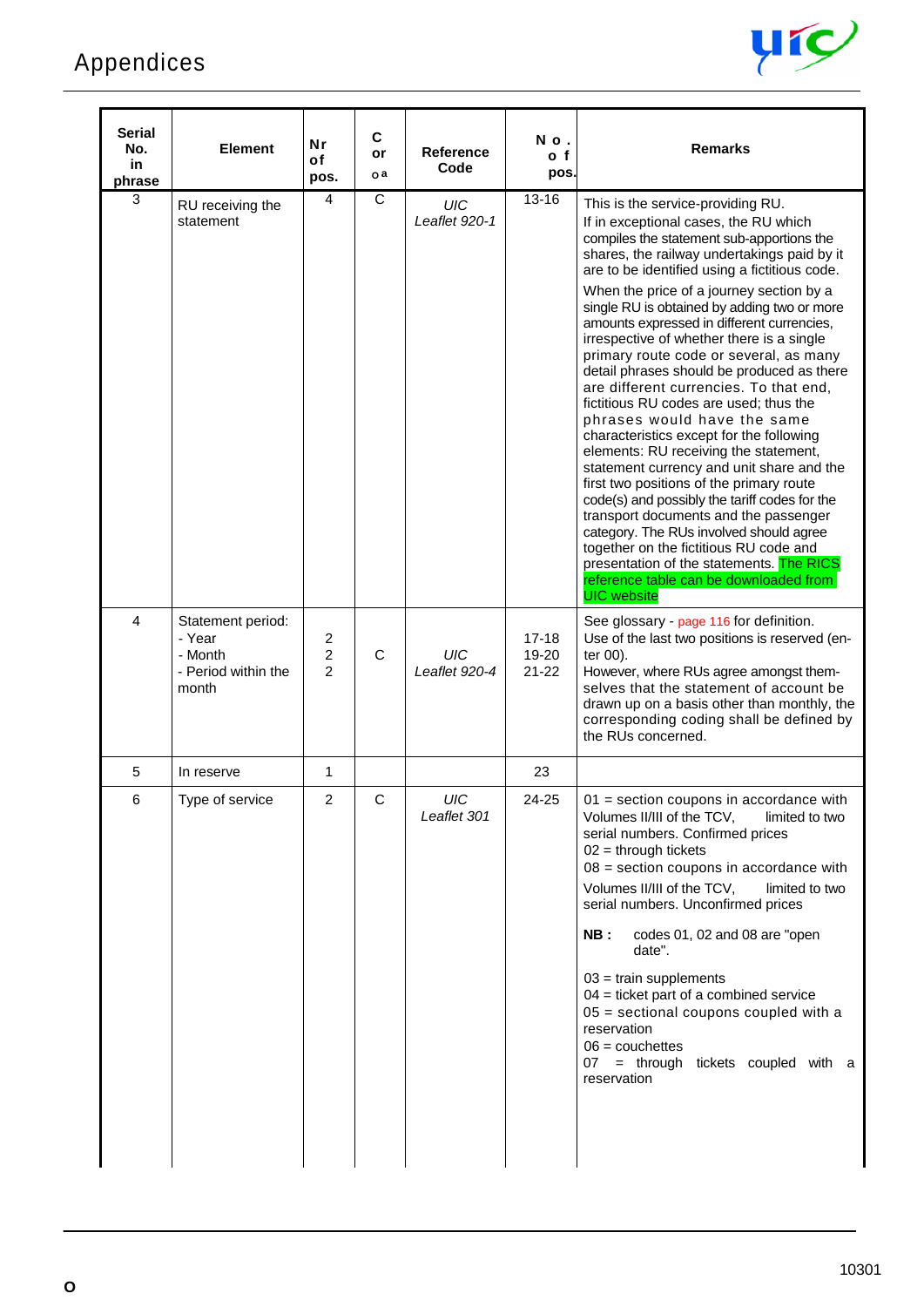

| Serial<br>No.<br>in<br>phrase | <b>Element</b>                                 | Nr<br>of<br>pos. | $\mathbf c$<br>or<br>o a | <b>Reference</b><br>Code    | No.<br>o f<br>pos. | <b>Remarks</b>                                                                                                                                                                                                                                                                                                   |
|-------------------------------|------------------------------------------------|------------------|--------------------------|-----------------------------|--------------------|------------------------------------------------------------------------------------------------------------------------------------------------------------------------------------------------------------------------------------------------------------------------------------------------------------------|
| 6                             | Type of service                                | 2                | C                        | <b>UIC</b><br>Leaflet 301   | 24-25              | 09 = transport documents brought to ac-<br>count on media other than electronic media<br>(for example, record of train and coach<br>charters), the following elements of which<br>are to be entered as a minimum in the detail<br>phrase: 1, 2, 3, 4, 9, 11, 12, 22, 23, 25, 28<br>or 29, 31, 34, 35 or 36.      |
|                               |                                                |                  |                          |                             |                    | $11$ = free-of-charge tickets on which com-<br>mission is granted. In such instances, ele-<br>ment 34 contains four noughts (00,00). The<br>commission amount is treated like a share<br>to be debited to the RU granting the com-<br>mission. The amount of commission<br>figures neternent 35                  |
|                               |                                                |                  |                          |                             |                    | 20= car space in accompanied-car train.                                                                                                                                                                                                                                                                          |
|                               |                                                |                  |                          |                             |                    | NB:<br>code 20 may, if need, be used to<br>"car+passenger" shares in<br>bring<br>domestic traffic only to account.                                                                                                                                                                                               |
|                               |                                                |                  |                          |                             |                    | $40 =$ sleeping cars<br>$50 =$ reservation of on-board amenities<br>(cabins, berths, etc.) for a sea crossing<br>$60 =$ meal                                                                                                                                                                                     |
| $\overline{7}$                | Type of<br>transaction                         | 1                | $\mathsf{C}$             | UIC<br>Leaflet 301          | 26                 | $0 =$ without cancellation<br>$1 =$ phrase specific to the cancellations<br>requested<br>2 = phrase specific to recovery of non-<br>refundable shares<br>$3$ = electronic refund of ticket<br>$4^*$ = ticket exchange<br>$5^*$ = exchange or refund following a strike<br>* This kind of information is optional |
| 8                             | <b>Distribution</b><br>channel                 | 1                | C                        | UIC<br>Leaflet 301          | 27                 | $1 =$ stations and equivalent offices<br>$2$ = travel agencies and equivalent offices<br>$3^*$ = RU call center<br>$4^*$ = sales on board trains<br>$5^*$ = RU self-service ticket machines<br>$8^*$ = travel agent website<br>$9^*$ = RU website<br>* This kind of information is optional                      |
| 9                             | Issuing office:<br>Station or travel<br>agency | 5                | $\overline{C}$           | <b>UIC</b><br>Leaflet 920-2 | 28-32              | This element is to be filled out with:<br>- five zeros (00000), when the issuing RU<br>has not sent it to the allocator<br>- five nines (99999), when element 6 is<br>coded 09 and the phrase concerns several<br>issuing offices.                                                                               |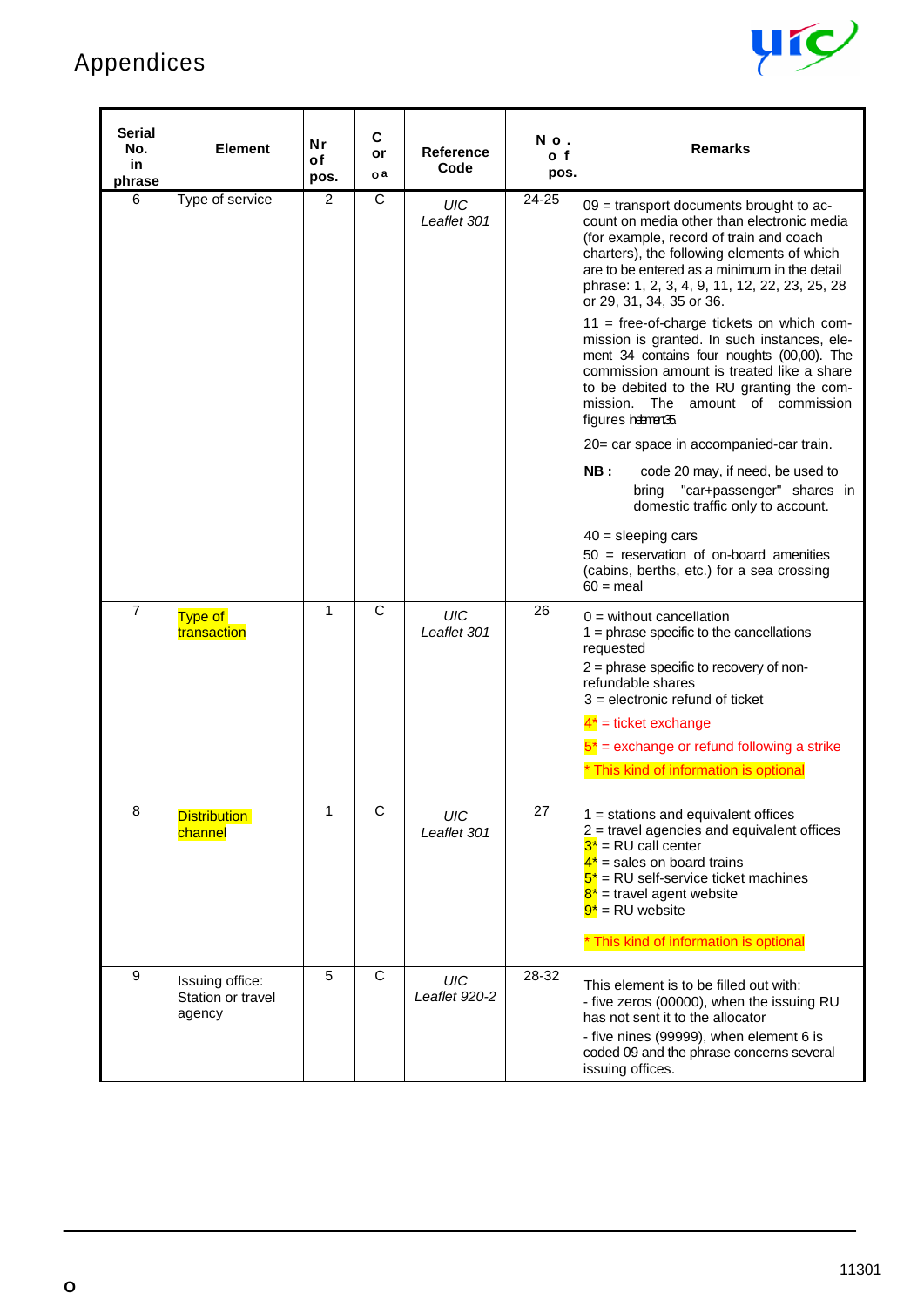| 10 |                                  | $\overline{f}$               | F.     |                             | 33-39                  |                                                                                                               |
|----|----------------------------------|------------------------------|--------|-----------------------------|------------------------|---------------------------------------------------------------------------------------------------------------|
|    | Country<br><b>Train category</b> | 3<br>$\overline{\mathbf{r}}$ | F<br>F |                             | $33 - 35$<br>$36 - 39$ | Country code *<br>Example: "0GB"<br>Train category code *<br>Example: "0041"<br>* This kind of information is |
| 11 | Statement<br>currency            | 3                            | C      | <b>UIC</b><br>Leaflet 920-3 | $40 - 42$              | optional<br>- Currency given in the international tariffs                                                     |
|    | Currency period                  | 2                            | C      | UIC-<br>Leaflet 311         | 43-44                  | - Code stipulated by the BCC                                                                                  |
| 12 | Tariff code                      | 5                            | C      | <b>UIC</b><br>Leaflet 301   | 45-49                  | This element is used in all cases<br>(see Appendix C - page 41).                                              |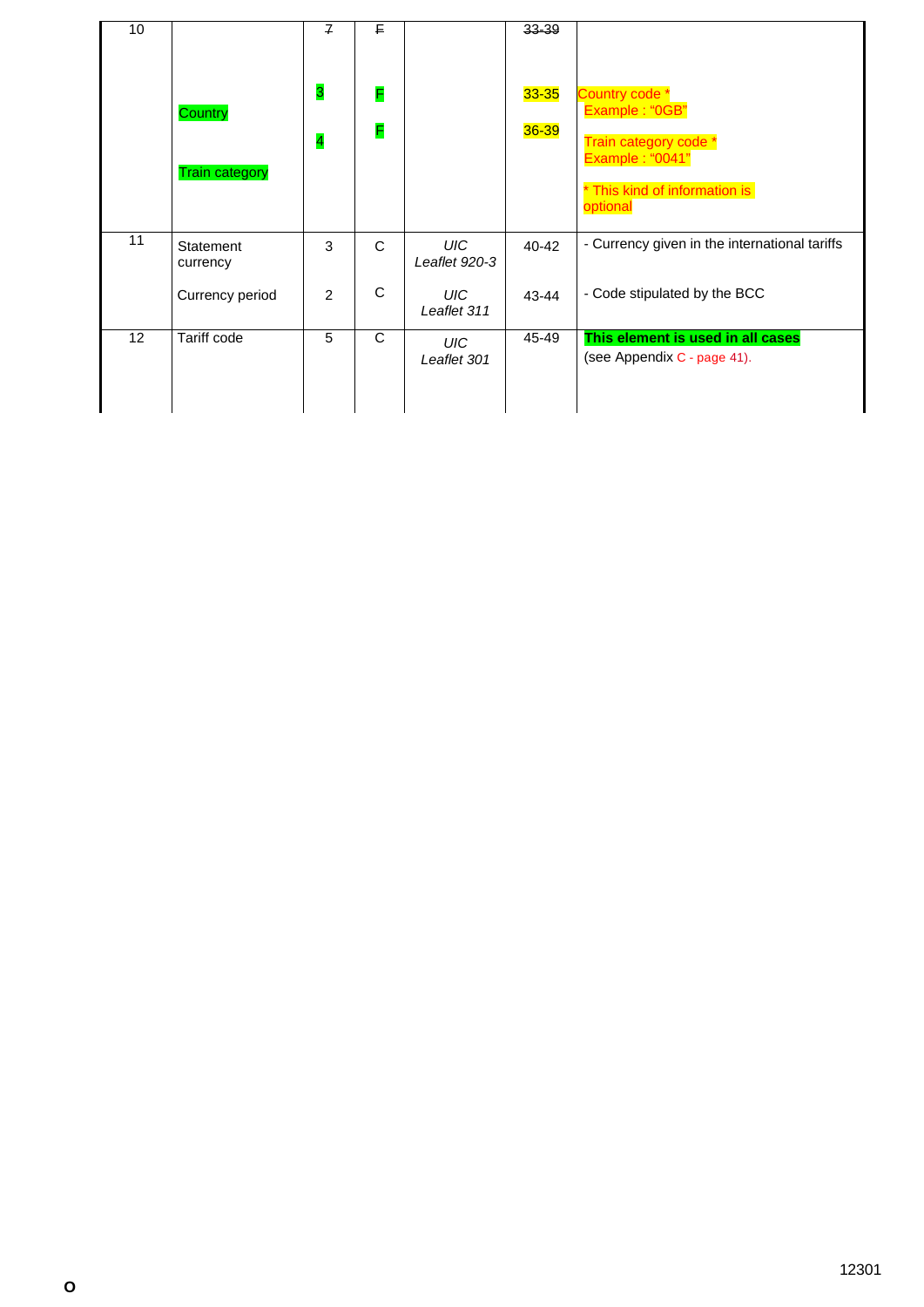

| <b>Serial</b><br>No.<br>in.<br>phrase | <b>Element</b>    | Nr<br>οf<br>pos. | C<br>or<br>o a | <b>Reference</b><br>Code  | No.<br>o f<br>pos. | <b>Remarks</b>                                                                                                                                                                                                                                                                                                                                                                                                                                                                                                                                                                                                                                                                                                                                                                                                                                                                                                                                                                                                                                                                                                                                                                                                                                                                                                                                                                               |
|---------------------------------------|-------------------|------------------|----------------|---------------------------|--------------------|----------------------------------------------------------------------------------------------------------------------------------------------------------------------------------------------------------------------------------------------------------------------------------------------------------------------------------------------------------------------------------------------------------------------------------------------------------------------------------------------------------------------------------------------------------------------------------------------------------------------------------------------------------------------------------------------------------------------------------------------------------------------------------------------------------------------------------------------------------------------------------------------------------------------------------------------------------------------------------------------------------------------------------------------------------------------------------------------------------------------------------------------------------------------------------------------------------------------------------------------------------------------------------------------------------------------------------------------------------------------------------------------|
| 13                                    | Type of journey   | 1                | C              | <b>UIC</b><br>Leaflet 301 | 50                 | This element shall be indicated where<br>element 6 of the detail phrase is coded: 01,<br>02,04,05,07,08 and 20.<br>$1 =$ single journey<br>$2$ = outward and return journey on the same<br>route<br>$3 =$ outward section of a round trip ticket<br>carrying the price of the single journey<br>$4 =$ outward section of a round trip ticket<br>carrying half the price of the outward and<br>return journeys (even if the RU concerned<br>does not grant a reduction on the outward<br>and return journeys) or the single journey<br>with half the outward and return fare being<br>applied (multiple car-accompanied train<br>journeys)<br>$5 =$ return journey of a round-trip ticket<br>carrying the price of the single journey<br>$6$ = return journey of a round-trip ticket<br>carrying half the price of the outward and<br>return fare (even if the RU concerned does<br>not grant a reduction on the outward and <b>b</b><br>$7$ = change of route or change of journey for<br>accompanied-car traffic: a cancellation<br>phrase (transaction indicated by code 1):<br>and/or an<br>allocation phrase (transaction<br>indicated by code 0) are sent.<br>$8 =$ outward or return sections of a return<br>journey carrying half the return journey fare.<br>$9 =$ other cases<br>For round trips with an outward and return<br>section on the same RU, two phrases are to<br>besent |
| 14                                    | Class or category | 3                | C              | UIC<br>Leaflet 301        | 51-53              | $000$ = service with no separate classes<br>$001 = 1$ st class <sup>b</sup><br>$002 = 2nd$ class <sup>b</sup><br>$003 = 1$ st class rail 2nd class boat <sup>b</sup><br>$004 = 2$ nd class rail 1st class boat <sup>b</sup><br>005 = 1st class rail "preferential" boat<br>006 = 1st class rail "preferential" boat<br>NB:<br>codes 003 to 006 are only to be<br>used where a single phrase covers<br>both a rail journey and a sea<br>crossing.<br>$007 = 1st$ class couchette<br>$008 = 2nd$ class couchette<br>$009$ = change to higher class<br>$010 = in reserve$<br>$011 = "single" sleeper$<br>$012 = "special" sleeper$<br>$013 = "double" sleeper$<br>$014 =$ "tourist T2" sleeper<br>$015 =$ "tourist T3" sleeper<br>$016$ = "tourist T4" sleeper                                                                                                                                                                                                                                                                                                                                                                                                                                                                                                                                                                                                                                  |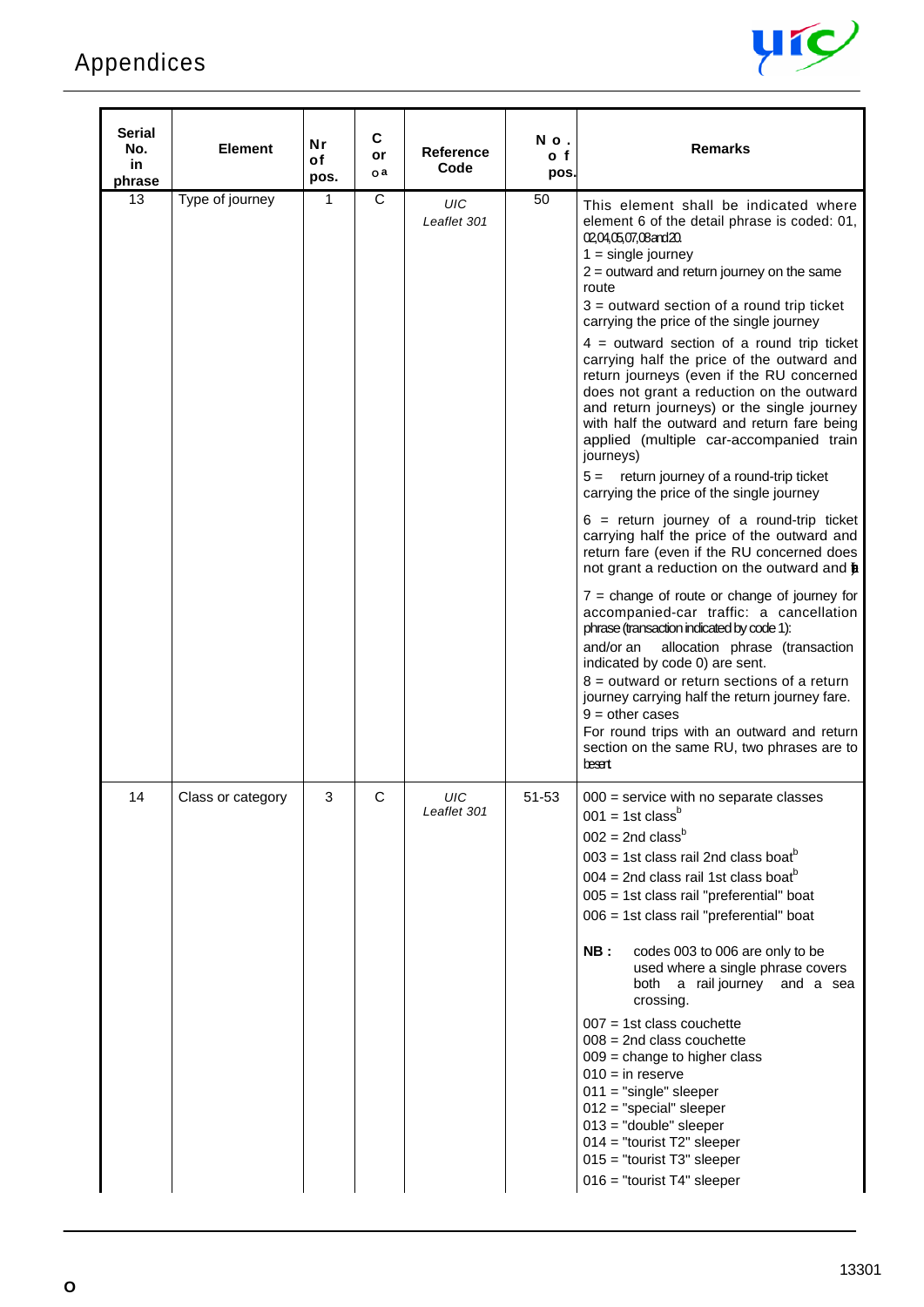# Appendices



| <b>Serial</b><br>No.<br>in<br>phrase | <b>Element</b>          | Nr<br>of<br>pos. | С<br>or<br>o a | <b>Reference</b><br>Code | No.<br>o f<br>pos. | <b>Remarks</b>                                                                                                                                                                                                                                                                                                                                                                                                                                                                                                                                                                                                                                                                                                                                                                                                                                                                                                                                                                                                                                                                                                                                                                                                                                                                                                                                           |
|--------------------------------------|-------------------------|------------------|----------------|--------------------------|--------------------|----------------------------------------------------------------------------------------------------------------------------------------------------------------------------------------------------------------------------------------------------------------------------------------------------------------------------------------------------------------------------------------------------------------------------------------------------------------------------------------------------------------------------------------------------------------------------------------------------------------------------------------------------------------------------------------------------------------------------------------------------------------------------------------------------------------------------------------------------------------------------------------------------------------------------------------------------------------------------------------------------------------------------------------------------------------------------------------------------------------------------------------------------------------------------------------------------------------------------------------------------------------------------------------------------------------------------------------------------------|
| 14                                   | Class or category       | 3                | C              | UIC<br>Leaflet 301       | 51-53              | 017 = single "Gran Class" compartment with<br>shower $+$ WC<br>018 = double "Gran Class" compartment<br>with shower + WC<br>$019 = \frac{in \text{ reserve}}{in \text{degree}}$ sleeper "T3 de luxe"<br>compartiment with shower and WC<br>$062 = 1st$ class reclining seat<br>$063$ = 2nd class reclining seat<br>$064 = 1st$ class special cabin<br>$065 = 1$ st class de luxe cabin<br>$066 = 1$ st class 1-berth cabin<br>$067 = 2nd$ class 1-berth cabin<br>$068 = 1$ st class 2-berth cabin<br>$069 = 2nd$ class 2-berth cabin<br>$070 = 1$ st class 3-berth cabin<br>$071$ = 2nd class 3-berth cabin<br>$072 = 1$ st class 4-berth cabin<br>$073$ = 2nd class 4-berth cabin<br>$074 = 1$ st class 6-berth cabin<br>$075$ = 2nd class 6-berth cabin<br>$076$ = executive compartment<br>$077$ = video compartment<br>$078 = 4$ -berth couchette compartment<br>$079$ = bicycle compartment<br>$080$ = sleeper + shower compartment<br>$081$ = breakfast<br>$082 =$ lunch<br>$083 =$ dinner<br>$084 =$ "panoramic seats" compartment<br>$085$ = EURAFFAIRES compartment<br>$086$ = reclining seats<br>$087 = CLUB$ compartment<br>088 = PREFERENTE compartment<br>089 = TURISTA compartment<br>$090 =$ bicycle only<br>101 to 120 = codes set aside for charter<br>agreements to specify the type of coach if<br>element 12 is coded 33000 to 33900 |
| 15                                   | Amount of unit<br>share | 8                | C              |                          | 54-61              | Six positions preceding and two following<br>the decimal point.<br>Rounding<br>off<br>rules<br>applied<br>to<br>be<br>(see Appendix D - page 63). If element 12 is<br>coded 33000 to 33900, give price of a half<br>coach of the type indicated in element 14.                                                                                                                                                                                                                                                                                                                                                                                                                                                                                                                                                                                                                                                                                                                                                                                                                                                                                                                                                                                                                                                                                           |
| 16                                   | Train number            | 5                | C              | UIC<br>Leaflet 918-1     | 62-66              | Enter 00000 if element 6 of the detail<br>phrase is coded 01, 02, 04, 08, 09, 11 or 50<br>(as an exception, ATOC indicates the<br>departure time of the train from the station<br>where the passenger boards the train).<br>The train number is as shown on the ticket<br>issued to the customer.                                                                                                                                                                                                                                                                                                                                                                                                                                                                                                                                                                                                                                                                                                                                                                                                                                                                                                                                                                                                                                                        |
| 17                                   | Coach number            | 3                | C              | UIC<br>Leaflet 9 18-1    | 67-69              | This element is given when element 6 of the<br>detail phrase is coded 06 or 40 (as an<br>exception, ATOC identifies its coaches<br>using alphabetical letters).                                                                                                                                                                                                                                                                                                                                                                                                                                                                                                                                                                                                                                                                                                                                                                                                                                                                                                                                                                                                                                                                                                                                                                                          |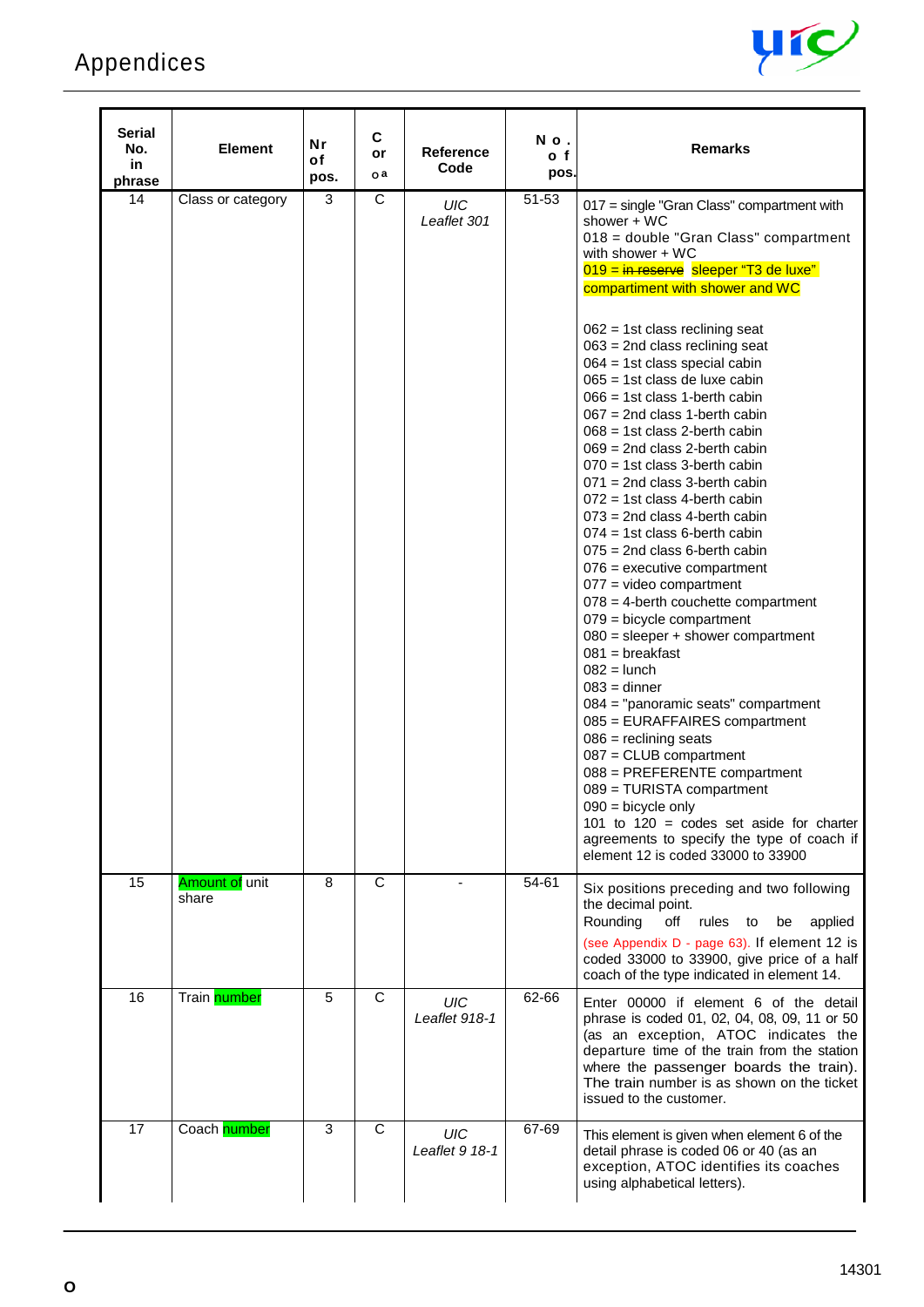

| Serial<br>No.<br>in<br>phrase | <b>Element</b>                               | <b>Nr</b><br>οf<br>pos. | $\mathbf c$<br>or<br>o a | <b>Reference</b><br>Code    | No.<br>o <sub>f</sub><br>pos. | <b>Remarks</b>                                                                                                                                                                                                                                                                                                                                                                                                                                                                                                                                                                |
|-------------------------------|----------------------------------------------|-------------------------|--------------------------|-----------------------------|-------------------------------|-------------------------------------------------------------------------------------------------------------------------------------------------------------------------------------------------------------------------------------------------------------------------------------------------------------------------------------------------------------------------------------------------------------------------------------------------------------------------------------------------------------------------------------------------------------------------------|
| 18                            | Travel day                                   | 6                       | $\mathsf{C}$             | UIC<br>Leaflet 920-4        | 70-75                         | This element is not given when element 6 of<br>the detail phrase is coded: 01, 02, 08, 09,<br>or 11. The day of travel is the departure<br>date of the coach at the start of its journey.                                                                                                                                                                                                                                                                                                                                                                                     |
| 19                            | Departure location<br>- RU                   | 4                       | $\mathsf{C}$             | UIC<br>Leaflet 920-1        | 76-79                         | RU on which the first journey section is<br>worked. If the departure RU has not been<br>specified (for example InterRail card or<br>Eurailpass), four noughts should be entered<br>(0000).                                                                                                                                                                                                                                                                                                                                                                                    |
|                               | - Station                                    | 5                       | $\mathsf{C}$             | UIC<br>Leaflet 920-2        | 80-84                         | Main code without self-check digit (to be<br>used if the location is not a border and<br>tatota<br>auxiliary border and transit point code, or:<br>departure location has not been<br>if the<br>specified, enter five noughts (00000).<br>Examples: see point G.3 - page 72.                                                                                                                                                                                                                                                                                                  |
| 20                            | In reserve                                   | 1                       |                          |                             | 85                            |                                                                                                                                                                                                                                                                                                                                                                                                                                                                                                                                                                               |
| $\overline{21}$               | Destination<br>location<br>- RU              | 4                       | $\mathsf C$              | <b>UIC</b><br>Leaflet 920-1 | 86-89                         | RU on which the last journey section is<br>worked (see element 19).                                                                                                                                                                                                                                                                                                                                                                                                                                                                                                           |
|                               | - Station                                    | 5                       | C                        | UIC<br>Leaflet 920-2        | 90-94                         | Main code without self-check digit (to be<br>used if the location is not a border and<br>tropia<br>auxiliary border and transit point code, or:<br>departure location has not been<br>if the<br>specified, enter five noughts (00000)                                                                                                                                                                                                                                                                                                                                         |
| 22                            | Type of issue/<br>allocation<br>identifier   | $\mathbf{1}$            | $\mathsf{C}$             | <b>UIC</b><br>Leaflet 301   | 95                            | This element elucidates the number<br>entered in element 23 as follows:<br>$1 =$ allocator reference number<br>$2 =$ electronic issue number<br>3 = physical number of manual transport<br>document entered in an account processing<br>system (see point 3.1 - page 17)<br>$4$ = physical number of the manual transport<br>document entered in the statement (see<br>point $3.1$ )<br>$5 =$ number of appended list<br>$6$ = virtual number of the manual transport<br>document entered in an account processing<br>system <sup>*</sup><br>*: see point 3.1 of this leaflet |
| 23                            | Number of issue/<br>allocation<br>identifier | 14                      | C                        | UIC<br>Leaflet 9 18-1       | 96-109                        | This is:<br>- the reference number as stipulated in UIC<br>Leaflet 918-1 in the event of an exchange of<br>messages between RUs.<br>- an issuing number as stipulated in UIC<br>Leaflet 918-1 in the event of an electronic<br>sale not involving a message exchange.<br>- the physical or virtual number of a<br>transport document issued manually.<br>If element 6 is coded 09, reference is being<br>made to the number of the appended list.                                                                                                                             |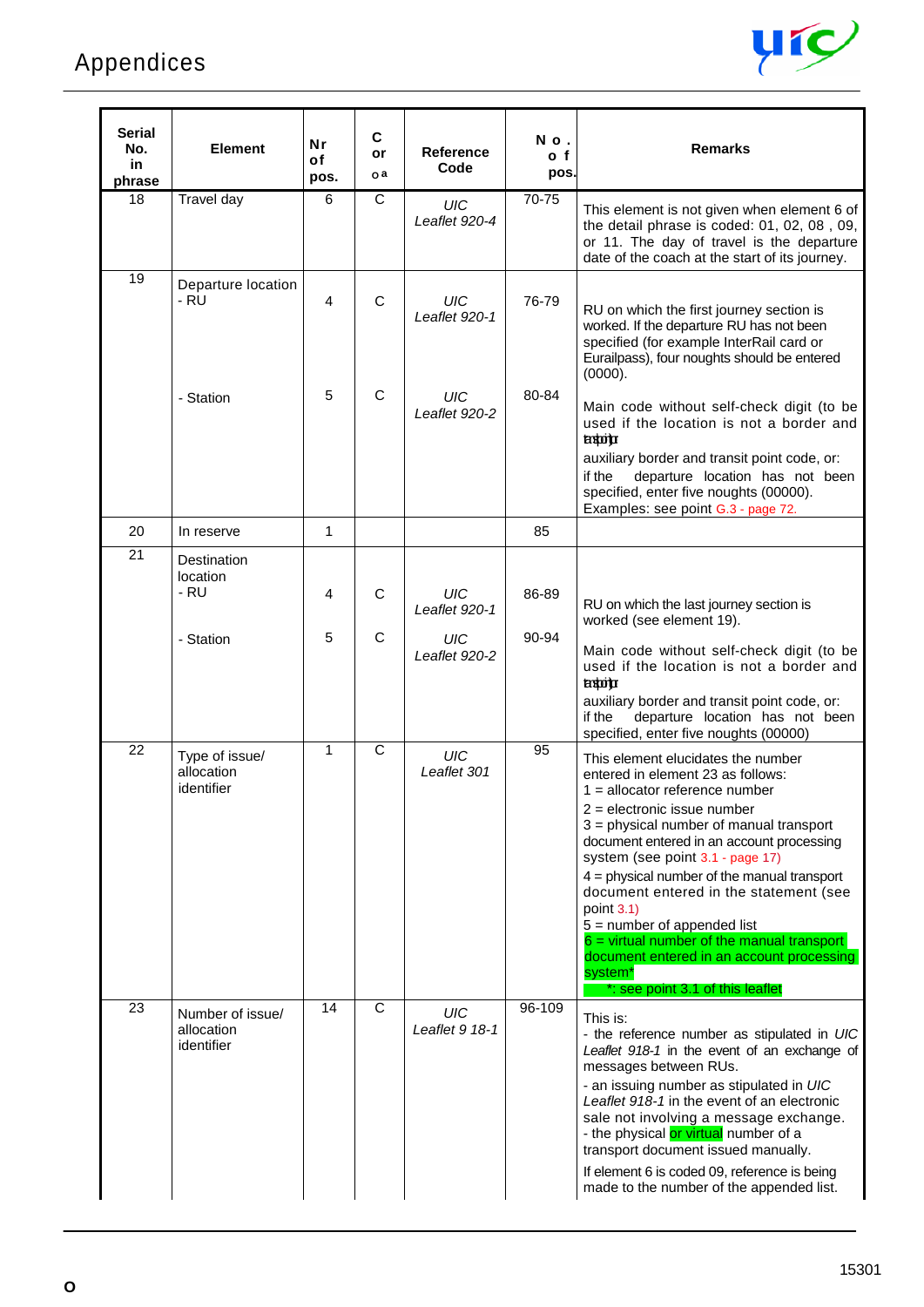

| Serial<br>No.<br>in.<br>phrase | <b>Element</b>                 | Nr<br>οf<br>pos. | C<br>or<br>o a | <b>Reference</b><br>Code  | No.<br>o f<br>pos. | <b>Remarks</b>                                                                                                                                                                                                                                                                                                                                                                                                                                                                                                                                                                                                                                                 |
|--------------------------------|--------------------------------|------------------|----------------|---------------------------|--------------------|----------------------------------------------------------------------------------------------------------------------------------------------------------------------------------------------------------------------------------------------------------------------------------------------------------------------------------------------------------------------------------------------------------------------------------------------------------------------------------------------------------------------------------------------------------------------------------------------------------------------------------------------------------------|
| 24                             | Dialogue number                | 5                | C              | UIC<br>Leaflet 9 18-1     | 110-114            | This element is obligatory whenever there<br>is an exchange of messages between<br>systems including in the event of tickets<br>alone being brought to account (element 6<br>coded: 01, 02, 05, 07 or 08). However,<br>when it is not sent, it is filled out with<br>noughts.                                                                                                                                                                                                                                                                                                                                                                                  |
| 25                             | Issue date                     | 6                | $\mathsf{C}$   | UIC<br>Leaflet 920-4      | 115-120            | When the day of the month is not known, the<br>last two positions are to be completed by<br>noughts.                                                                                                                                                                                                                                                                                                                                                                                                                                                                                                                                                           |
| 26                             | Number of<br>services          | 5                | $\mathsf{C}$   |                           | 121-125            | If element 12 is coded 33000 to 33900,<br>indicate the number of half coaches of the<br>type indicated in element 14. N.B. a detail<br>phrase should be produced per type of<br>coach.                                                                                                                                                                                                                                                                                                                                                                                                                                                                         |
| 27                             | Adjustment                     | $\mathbf{1}$     | C              | <b>UIC</b><br>Leaflet 301 | 126                | $0 =$ entry in normal order<br>$1 = \text{contra-entry}$<br>is only used if the RU makes<br>Code 1<br>accounting<br>adjustments in its computer<br>system.<br>In this case the amounts initially credited<br>are debited in element 28, and the<br>amounts initially debited are credited in<br>element 29.<br>$2 =$ open adjustment<br>In this case an adjustment note shall<br>mandatorily be included. Only elements 1,<br>2, 3, 4, 11, 22, 23, 25, 28 or 29 depending<br>on the adjustment direction are to be filled<br>out. When the amounts involved are net<br>amounts, empty positions in elements 34,<br>35 and 36 shall be filled out with noughts. |
| 28                             | Gross amount to<br>be debited  | 10               | C              |                           | 127-136            | Eight positions preceding and two following<br>the decimal point.<br>The amount shall be equal to the product of<br>elements 15 and 26 of the detail phrase. It<br>shall be entered in this position when<br>element 7 of the detail phrase is coded $1,$<br>3, 4 or 5.                                                                                                                                                                                                                                                                                                                                                                                        |
| 29                             | Gross amount to<br>be credited | 10               | C              |                           | 137-146            | Eight positions preceding and two following<br>the decimal point.<br>The amount shall be equal to the product of<br>elements 15 and 26 of the detail phrase. It<br>shall be entered in this position when<br>element 7 of the detail phrase is coded 0 or<br>$\overline{\mathbf{2}}$ .                                                                                                                                                                                                                                                                                                                                                                         |
| 30                             | Recovery rate                  | $\overline{2}$   | C              |                           | 147-148            | This element shall be indicated when<br>element 7 is coded 2 or 3. This element is<br>not indicated when the non-refundable share<br>is calculated on a fixed basis.                                                                                                                                                                                                                                                                                                                                                                                                                                                                                           |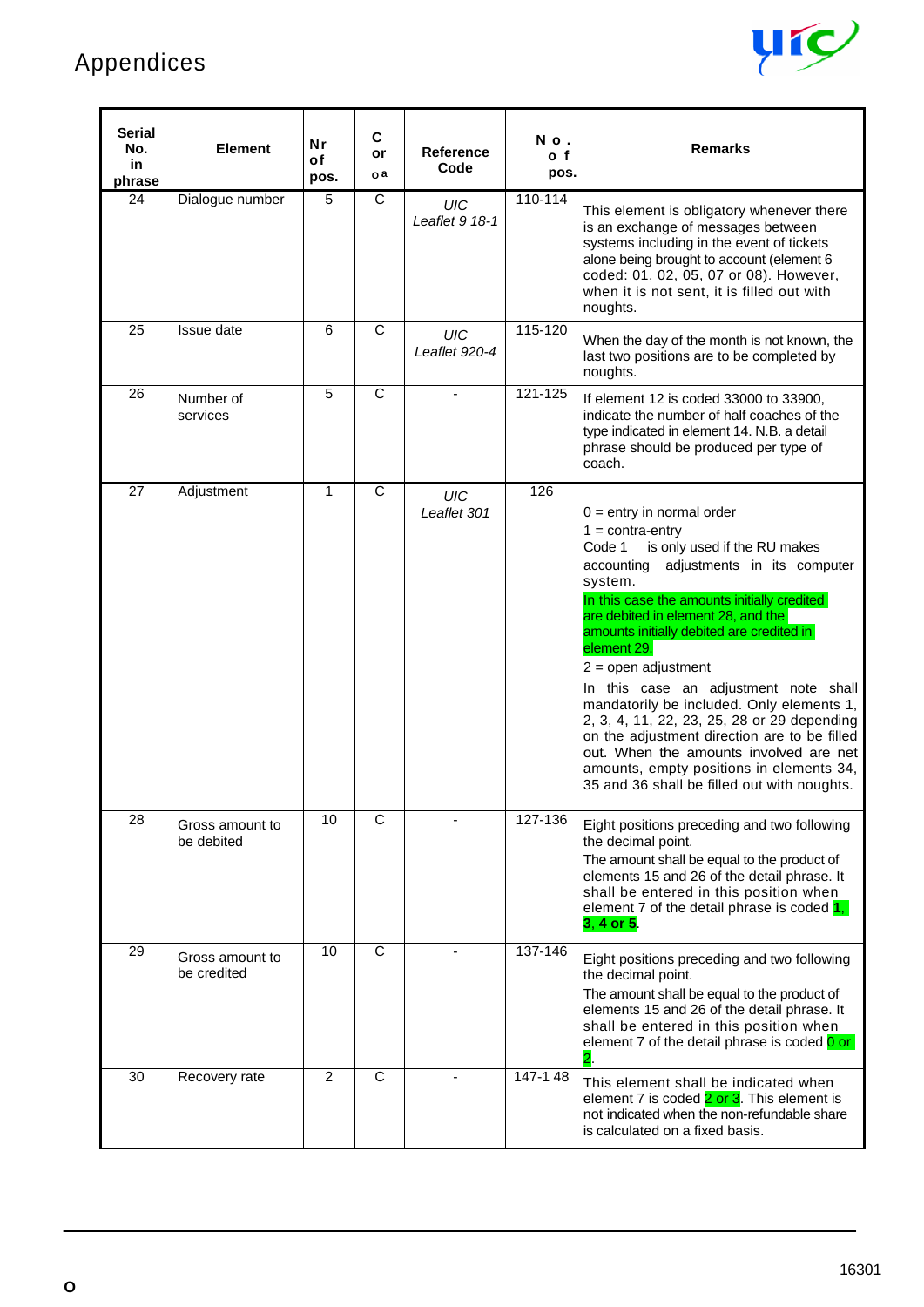|  | 31 | <b>Issuing RU</b> |  | С | UIC<br>Leaflet 920-1 | 149-1 52 | When element 7 is coded $1, 2, 3, 4$ or $5$ , it<br>refers to the RU requesting the cancellation<br>or performing the after-sales transaction. |
|--|----|-------------------|--|---|----------------------|----------|------------------------------------------------------------------------------------------------------------------------------------------------|
|--|----|-------------------|--|---|----------------------|----------|------------------------------------------------------------------------------------------------------------------------------------------------|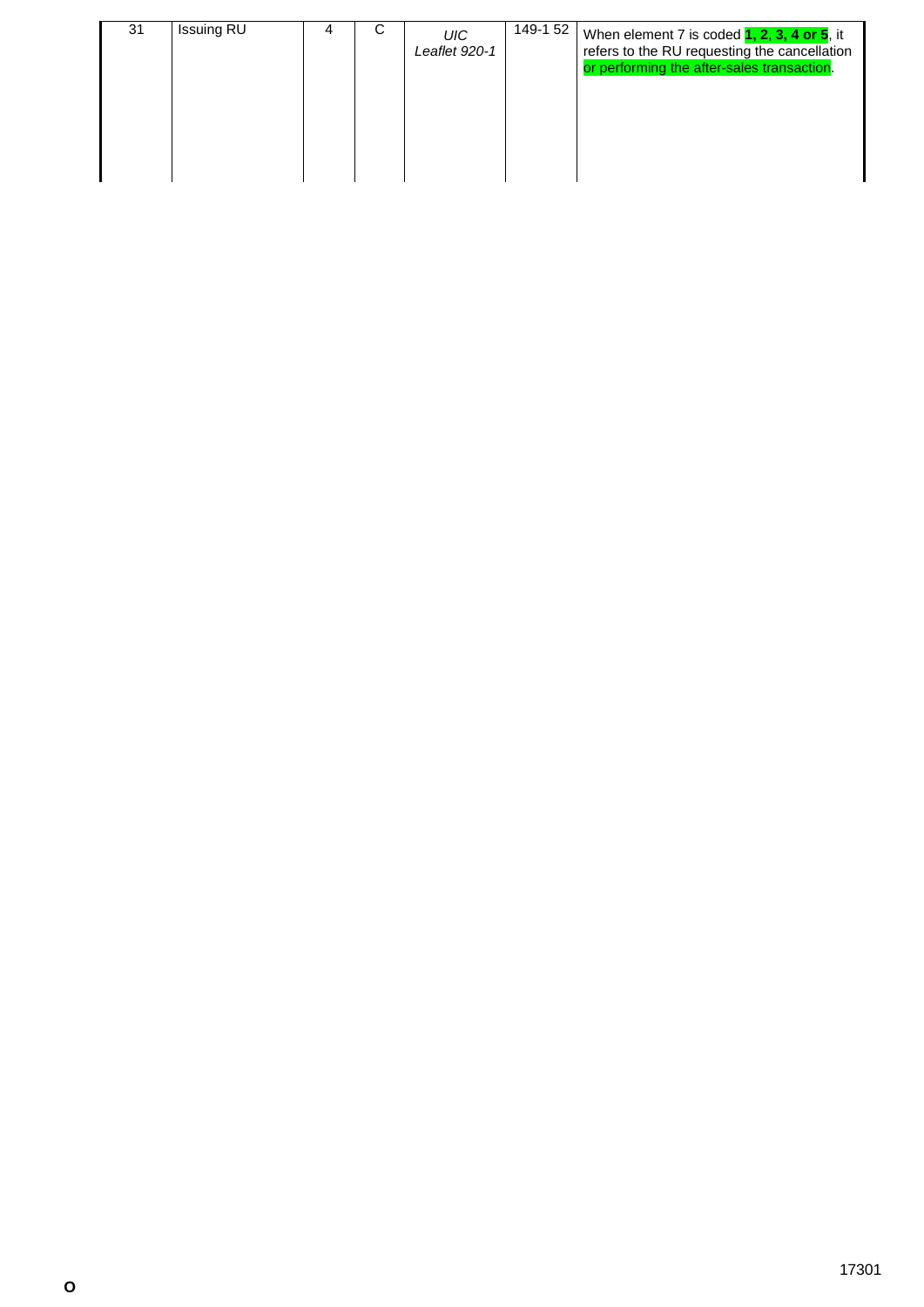

| Serial<br>No.<br>in<br>phrase | <b>Element</b>                                                              | Nr<br>of<br>pos. | C<br>or<br>oa         | <b>Reference</b><br>Code    | No.<br>o f<br>pos. | <b>Remarks</b>                                                                                                                                                                                                                                                                                |
|-------------------------------|-----------------------------------------------------------------------------|------------------|-----------------------|-----------------------------|--------------------|-----------------------------------------------------------------------------------------------------------------------------------------------------------------------------------------------------------------------------------------------------------------------------------------------|
| 32                            | Primary route<br>code 1st section                                           | 9                | C                     | <b>UIC</b><br>Leaflet 920-9 | 153-161            | This element shall be indicated when<br>element 6 is coded 01, 02 or 04. For codes<br>05 and 07, this element shall be indicated<br>when it is used by the allocating RU for<br>charging purposes.                                                                                            |
| 33                            | Passenger<br>category                                                       | 2                | C                     | UIC<br>Leaflet 301          | 162-163            | This element shall be used when element 6<br>of the detail phrase is coded: 01, 02, 04, 05,<br>07, 08, or 20:<br>$00 = no$ meaning (e.g.: charter)<br>$11 =$ Adult<br>$12 =$ Youth<br>$13 =$ Child<br>17 = accompanying person exonerated<br>from fare<br>$18 =$ Senior citizen<br>$19 =$ Dog |
| 34                            | Service-providing<br>RU's commission<br>rate in %                           | 4                | $\mathsf C$           | UIC<br>Leaflet 130          | $164 - 167$        | Two positions preceding and two following<br>the decimal point.<br>This is the commission rate granted by the<br>RU shown as element 3. This element is not<br>indicated when commission is calculated on<br>a fixed basis.                                                                   |
| 35                            | Amount of<br>commission<br>debited to the<br>service-providing<br><b>RU</b> | 10               | $\mathsf{C}$          | ÷.                          | 168-177            | Eight positions preceding and two following<br>the decimal point.<br>When this amount is obtained by applying a<br>rate, it shall be determined on the basis of<br>element 29. The rules to be applied for<br>rounding off figures are those specified in<br>Appendix D - page 63.            |
| 36                            | Amount of<br>commission<br>credited to the<br>service-providing<br>RU       | 10               | $\overline{\text{c}}$ |                             | 178-187            | Eight positions preceding and two following<br>the decimal point.<br>When this amount is obtained by applying a<br>rate, it shall be determined on the basis of<br>element 28. The rules to be applied for<br>rounding off figures are those specified in<br>Appendix D.                      |
| 37                            | Primary route<br>code 2nd section                                           | 9                | O                     | UIC<br>Leaflet 920-9        | 188-196            | This element shall be given when element 6<br>is coded: 01, 02 or 04. For codes 05 and 07,<br>this element shall be given when it is used<br>by the allocating RU for charging purposes.                                                                                                      |

a.Compulsory or Optional

b.1st class = 1st class boat = boat tourist A = boat "de luxe" class 2nd class = 2nd class boat = boat tourist B = boat "economic" class